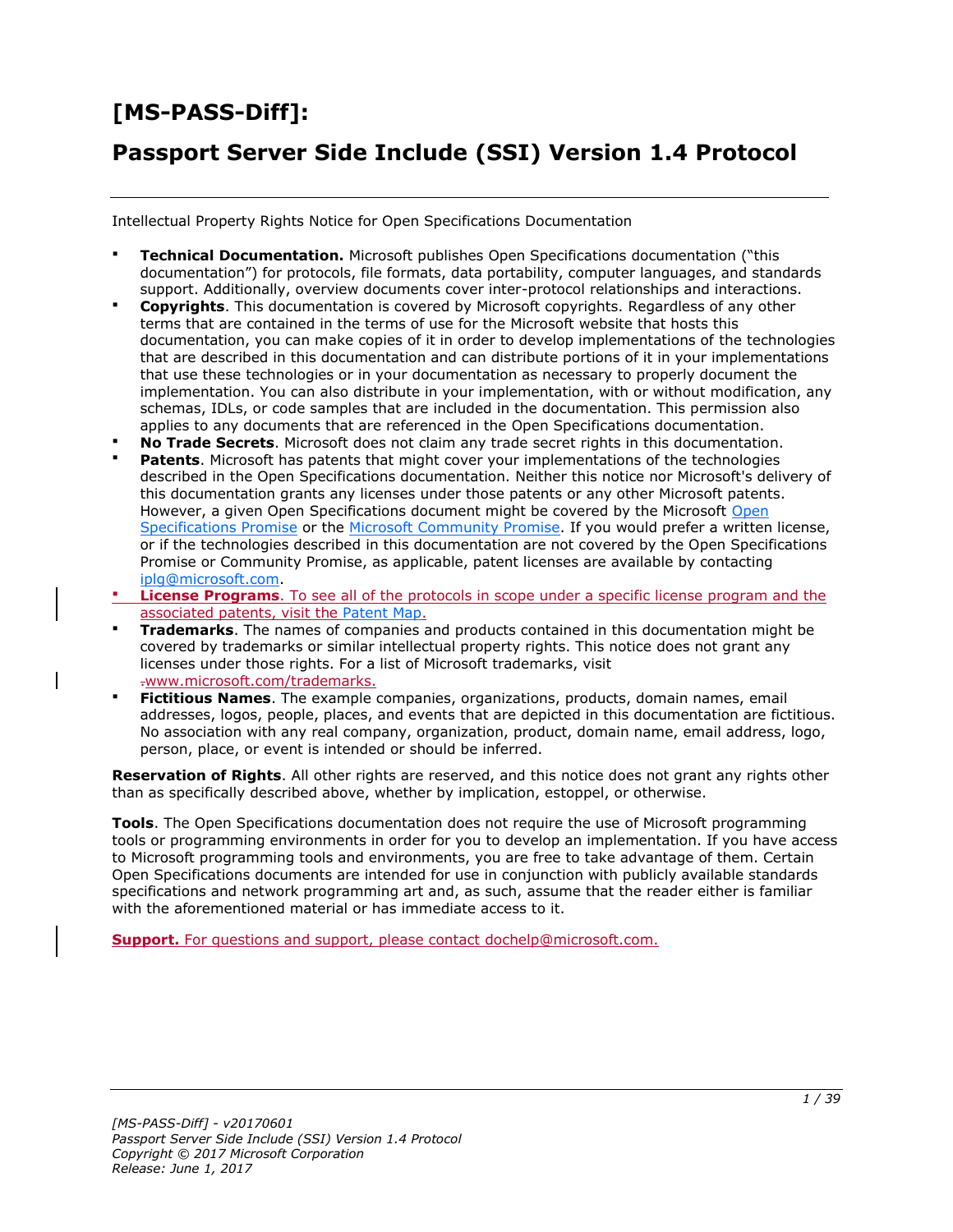## **Revision Summary**

| Date       | <b>Revision</b><br><b>History</b> | <b>Revision</b><br>Class | Comments                                                               |
|------------|-----------------------------------|--------------------------|------------------------------------------------------------------------|
| 3/2/2007   | 1.0                               | New                      | Version 1.0 release                                                    |
| 4/3/2007   | 1.1                               | Minor                    | Clarified the meaning of the technical content.                        |
| 5/11/2007  | 1.2                               | Minor                    | Version 1.2 release                                                    |
| 6/1/2007   | 1.2.1                             | Editorial                | Changed language and formatting in the technical content.              |
| 7/3/2007   | 1.3                               | Minor                    | Clarified the meaning of the technical content.                        |
| 8/10/2007  | 1.3.1                             | Editorial                | Changed language and formatting in the technical content.              |
| 9/28/2007  | 1.3.2                             | Editorial                | Changed language and formatting in the technical content.              |
| 10/23/2007 | 2.0                               | Major                    | Converted document to unified format and updated technical<br>content. |
| 1/25/2008  | 2.0.1                             | Editorial                | Changed language and formatting in the technical content.              |
| 3/14/2008  | 2.0.2                             | Editorial                | Changed language and formatting in the technical content.              |
| 6/20/2008  | 2.0.3                             | Editorial                | Changed language and formatting in the technical content.              |
| 7/25/2008  | 2.0.4                             | Editorial                | Changed language and formatting in the technical content.              |
| 8/29/2008  | 2.1                               | Minor                    | Clarified technical content.                                           |
| 10/24/2008 | 3.0                               | Major                    | Updated and revised the technical content.                             |
| 12/5/2008  | 4.0                               | Major                    | Updated and revised the technical content.                             |
| 1/16/2009  | 5.0                               | Major                    | Updated and revised the technical content.                             |
| 2/27/2009  | 5.0.1                             | Editorial                | Changed language and formatting in the technical content.              |
| 4/10/2009  | 5.0.2                             | Editorial                | Changed language and formatting in the technical content.              |
| 5/22/2009  | 5.0.3                             | Editorial                | Changed language and formatting in the technical content.              |
| 7/2/2009   | 5.0.4                             | Editorial                | Changed language and formatting in the technical content.              |
| 8/14/2009  | 5.0.5                             | Editorial                | Changed language and formatting in the technical content.              |
| 9/25/2009  | 5.1                               | Minor                    | Clarified the meaning of the technical content.                        |
| 11/6/2009  | 5.1.1                             | Editorial                | Changed language and formatting in the technical content.              |
| 12/18/2009 | 5.1.2                             | Editorial                | Changed language and formatting in the technical content.              |
| 1/29/2010  | 5.1.3                             | Editorial                | Changed language and formatting in the technical content.              |
| 3/12/2010  | 5.1.4                             | Editorial                | Changed language and formatting in the technical content.              |
| 4/23/2010  | 6.0                               | Major                    | Updated and revised the technical content.                             |
| 6/4/2010   | 6.1                               | Minor                    | Clarified the meaning of the technical content.                        |
| 7/16/2010  | $6.2$                             | Minor                    | Clarified the meaning of the technical content.                        |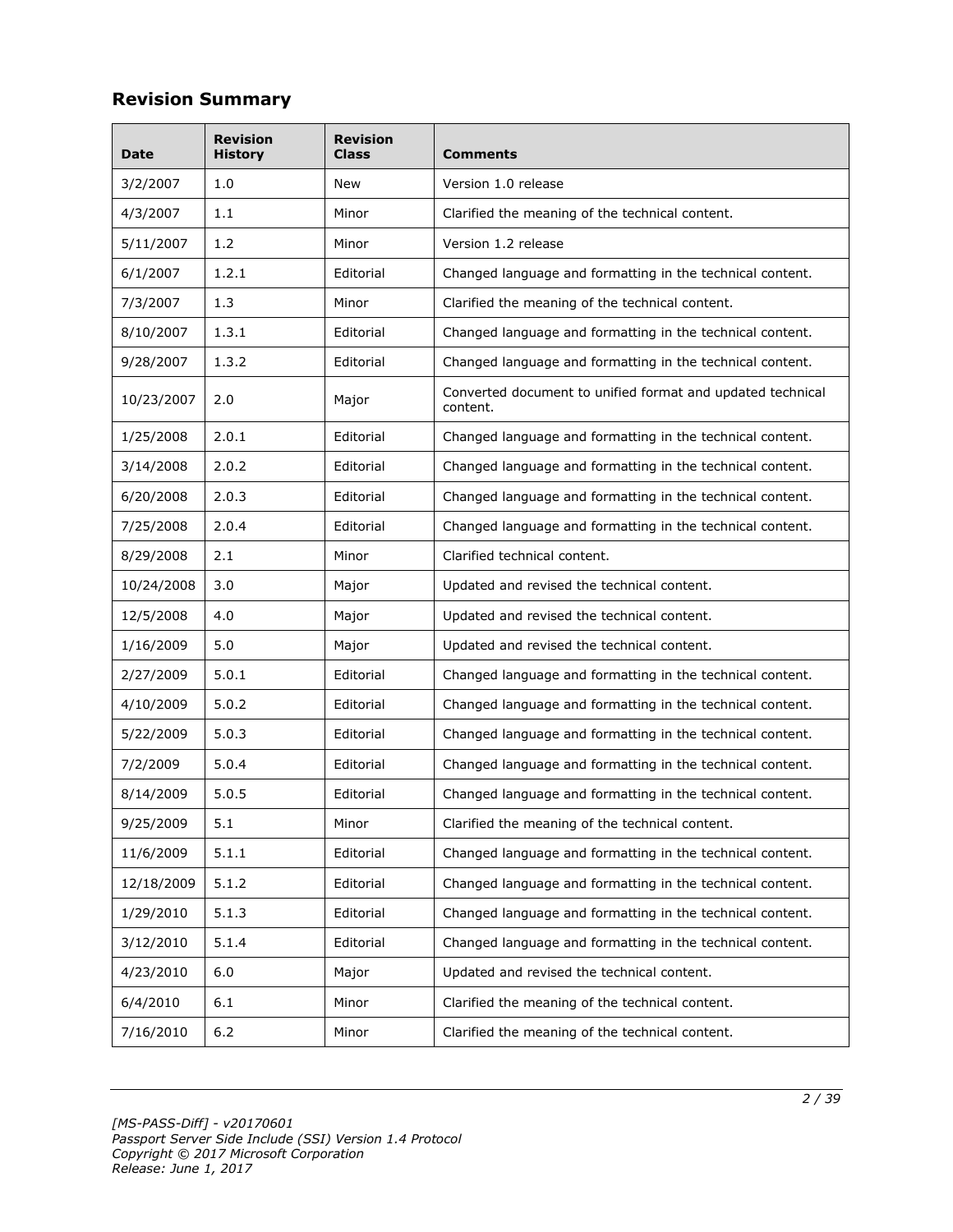| <b>Date</b> | <b>Revision</b><br><b>History</b> | <b>Revision</b><br><b>Class</b> | <b>Comments</b>                                                                 |
|-------------|-----------------------------------|---------------------------------|---------------------------------------------------------------------------------|
| 8/27/2010   | 7.0                               | Major                           | Updated and revised the technical content.                                      |
| 10/8/2010   | 7.0                               | None                            | No changes to the meaning, language, or formatting of the<br>technical content. |
| 11/19/2010  | 8.0                               | Major                           | Updated and revised the technical content.                                      |
| 1/7/2011    | 9.0                               | Major                           | Updated and revised the technical content.                                      |
| 2/11/2011   | 9.0                               | None                            | No changes to the meaning, language, or formatting of the<br>technical content. |
| 3/25/2011   | 9.0                               | None                            | No changes to the meaning, language, or formatting of the<br>technical content. |
| 5/6/2011    | 9.0                               | None                            | No changes to the meaning, language, or formatting of the<br>technical content. |
| 6/17/2011   | 9.1                               | Minor                           | Clarified the meaning of the technical content.                                 |
| 9/23/2011   | 10.0                              | Major                           | Updated and revised the technical content.                                      |
| 12/16/2011  | 11.0                              | Major                           | Updated and revised the technical content.                                      |
| 3/30/2012   | 11.0                              | None                            | No changes to the meaning, language, or formatting of the<br>technical content. |
| 7/12/2012   | 11.0                              | None                            | No changes to the meaning, language, or formatting of the<br>technical content. |
| 10/25/2012  | 11.0                              | None                            | No changes to the meaning, language, or formatting of the<br>technical content. |
| 1/31/2013   | 11.0                              | None                            | No changes to the meaning, language, or formatting of the<br>technical content. |
| 8/8/2013    | 12.0                              | Major                           | Updated and revised the technical content.                                      |
| 11/14/2013  | 12.0                              | None                            | No changes to the meaning, language, or formatting of the<br>technical content. |
| 2/13/2014   | 12.0                              | None                            | No changes to the meaning, language, or formatting of the<br>technical content. |
| 5/15/2014   | 12.0                              | None                            | No changes to the meaning, language, or formatting of the<br>technical content. |
| 6/30/2015   | 13.0                              | Major                           | Significantly changed the technical content.                                    |
| 10/16/2015  | 13.0                              | None                            | No changes to the meaning, language, or formatting of the<br>technical content. |
| 7/14/2016   | 13.0                              | None                            | No changes to the meaning, language, or formatting of the<br>technical content. |
| 6/1/2017    | 13.0                              | <b>None</b>                     | No changes to the meaning, language, or formatting of the<br>technical content. |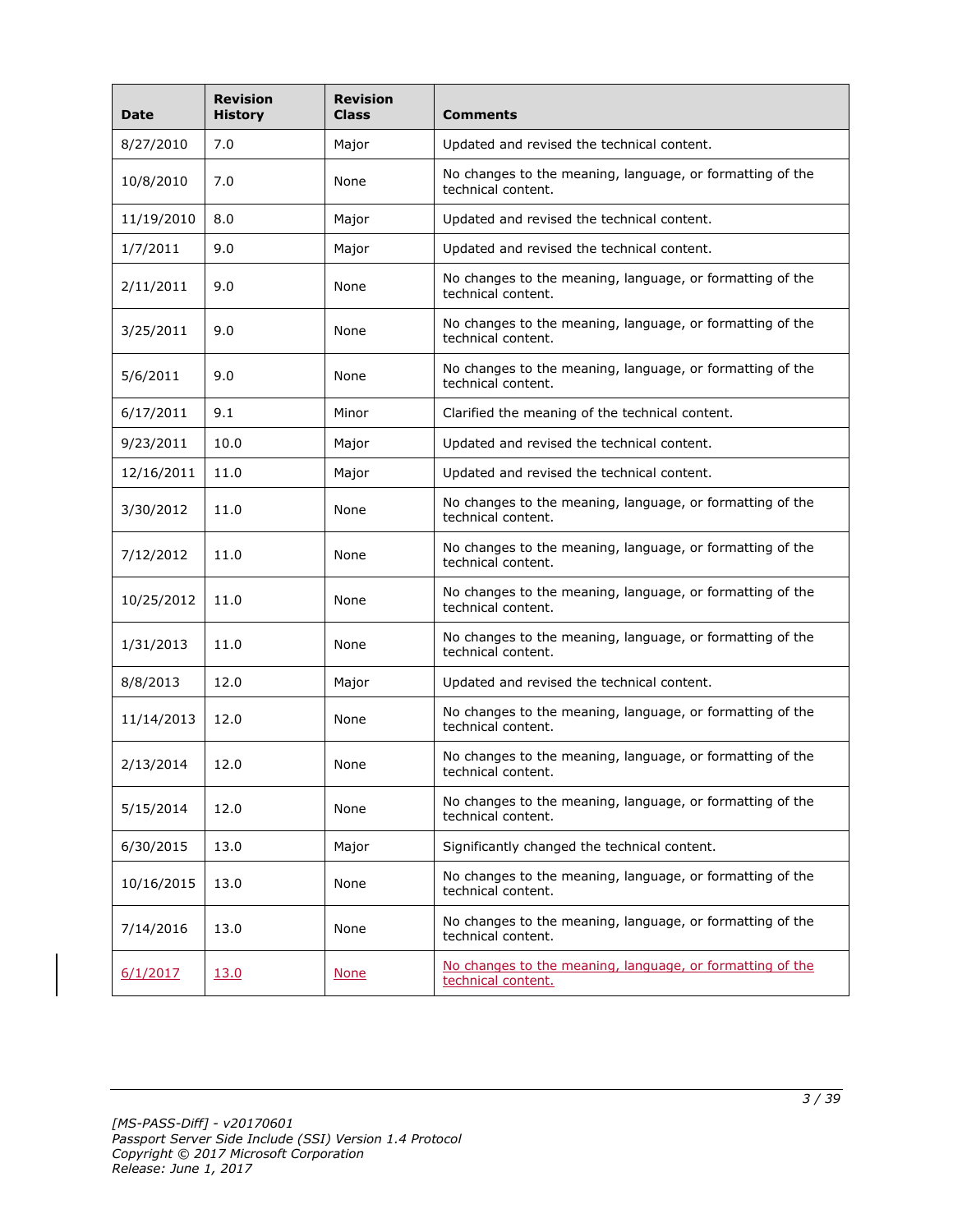## **Table of Contents**

| 1                |                                                                 |  |
|------------------|-----------------------------------------------------------------|--|
| 1.1              |                                                                 |  |
| 1.2              |                                                                 |  |
| 1.2.1            |                                                                 |  |
| 1.2.2            |                                                                 |  |
| 1.3              |                                                                 |  |
| 1.4              |                                                                 |  |
| 1.5              |                                                                 |  |
| 1.6              |                                                                 |  |
| 1.7              |                                                                 |  |
| 1.8              |                                                                 |  |
| 1.9              |                                                                 |  |
| 2                |                                                                 |  |
| 2.1              |                                                                 |  |
| 2.2              |                                                                 |  |
| 2.2.1            |                                                                 |  |
| 2.2.2            |                                                                 |  |
| 2.2.3            |                                                                 |  |
| 2.2.4            |                                                                 |  |
| 2.2.5            |                                                                 |  |
| 2.2.6            |                                                                 |  |
| 2.2.7            |                                                                 |  |
| 2.2.8            |                                                                 |  |
| 2.2.9            |                                                                 |  |
| 2.2.10           |                                                                 |  |
| 2.2.11           |                                                                 |  |
| 2.2.12           |                                                                 |  |
|                  |                                                                 |  |
| 3                |                                                                 |  |
| 3.1              |                                                                 |  |
| 3.1.1            |                                                                 |  |
| 3.1.2            |                                                                 |  |
| 3.1.3            |                                                                 |  |
| 3.1.4            |                                                                 |  |
| 3.1.4.1          |                                                                 |  |
| 3.1.4.2          |                                                                 |  |
| 3.1.5            |                                                                 |  |
| 3.1.5.1          |                                                                 |  |
| 3.1.5.2          | Processing Authentication Server Challenge Messages  21         |  |
| 3.1.5.3          | Processing Authentication Server-Instructed Update Messages  21 |  |
| 3.1.5.4          |                                                                 |  |
| 3.1.5.5          |                                                                 |  |
| 3.1.5.6          | Processing Authentication Server Redirect Messages  21          |  |
| 3.1.5.7          |                                                                 |  |
| 3.1.5.8          |                                                                 |  |
| 3.1.6            |                                                                 |  |
| 3.1.7            |                                                                 |  |
| 3.2              |                                                                 |  |
| 3.2.1            |                                                                 |  |
| 3.2.2            |                                                                 |  |
| 3.2.3            |                                                                 |  |
| 3.2.4            |                                                                 |  |
| 3.2.5<br>3.2.5.1 |                                                                 |  |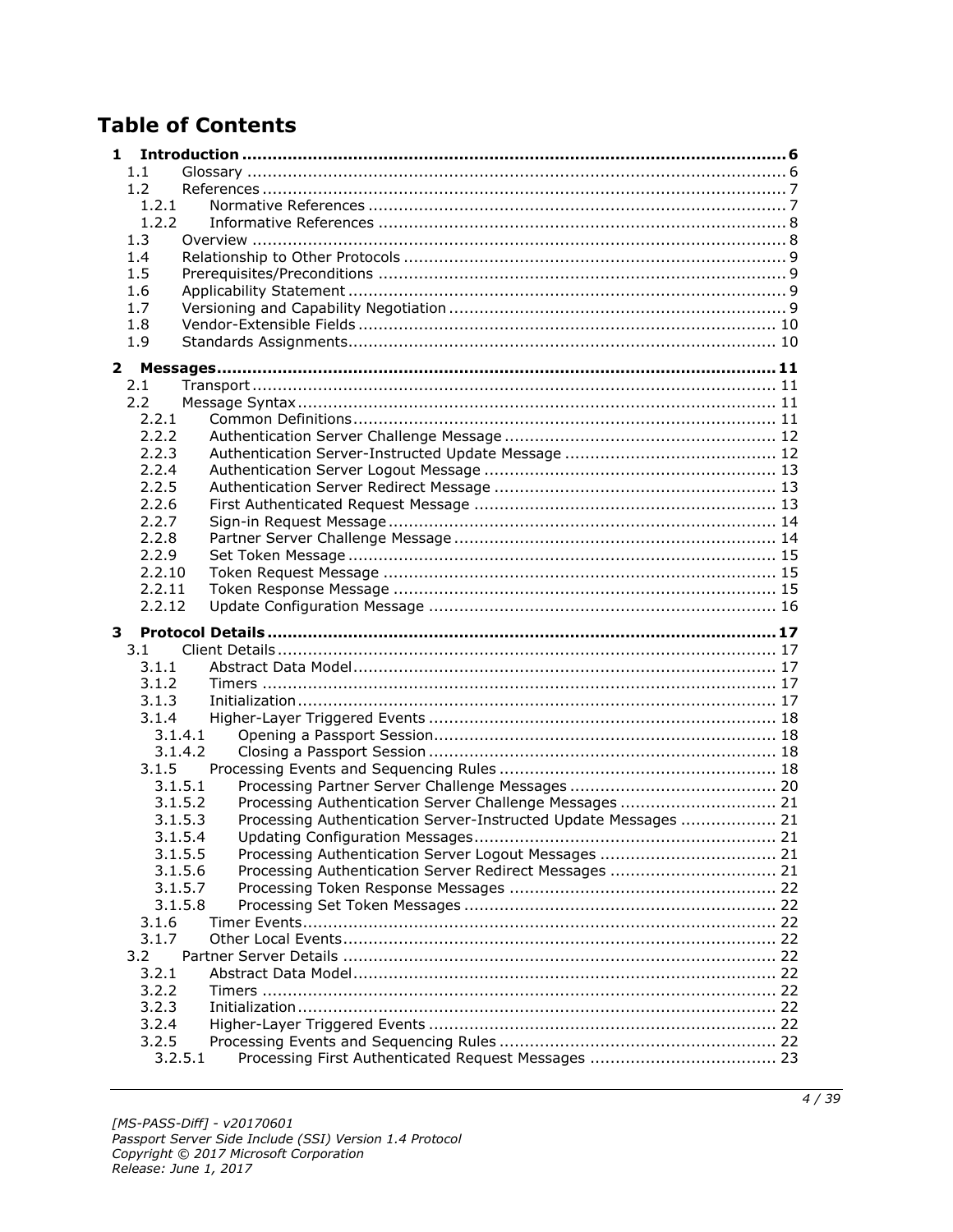|   |                | 3.2.5.2 |  |  |  |  |
|---|----------------|---------|--|--|--|--|
|   | 3.2.6          |         |  |  |  |  |
|   | 3.2.7          |         |  |  |  |  |
|   | 3.3            |         |  |  |  |  |
|   | 3.3.1          |         |  |  |  |  |
|   | 3.3.2          |         |  |  |  |  |
|   | 3.3.3          |         |  |  |  |  |
|   | 3.3.4          |         |  |  |  |  |
|   | 3.3.5          |         |  |  |  |  |
|   | 3.3.5.1        |         |  |  |  |  |
|   | 3.3.5.2        |         |  |  |  |  |
|   | 3.3.6          |         |  |  |  |  |
|   | 3.3.7          |         |  |  |  |  |
|   | 3.4            |         |  |  |  |  |
|   | 3.4.1          |         |  |  |  |  |
|   | 3.4.2          |         |  |  |  |  |
|   | 3.4.3          |         |  |  |  |  |
|   | 3.4.4          |         |  |  |  |  |
|   | 3.4.4.1        |         |  |  |  |  |
|   | 3.4.5<br>3.4.6 |         |  |  |  |  |
|   | 3.4.7          |         |  |  |  |  |
|   |                |         |  |  |  |  |
| 4 |                |         |  |  |  |  |
| 5 |                |         |  |  |  |  |
|   | 5.1            |         |  |  |  |  |
|   | 5.2            |         |  |  |  |  |
|   |                |         |  |  |  |  |
| 6 |                |         |  |  |  |  |
| 7 |                |         |  |  |  |  |
| 8 |                |         |  |  |  |  |
|   |                |         |  |  |  |  |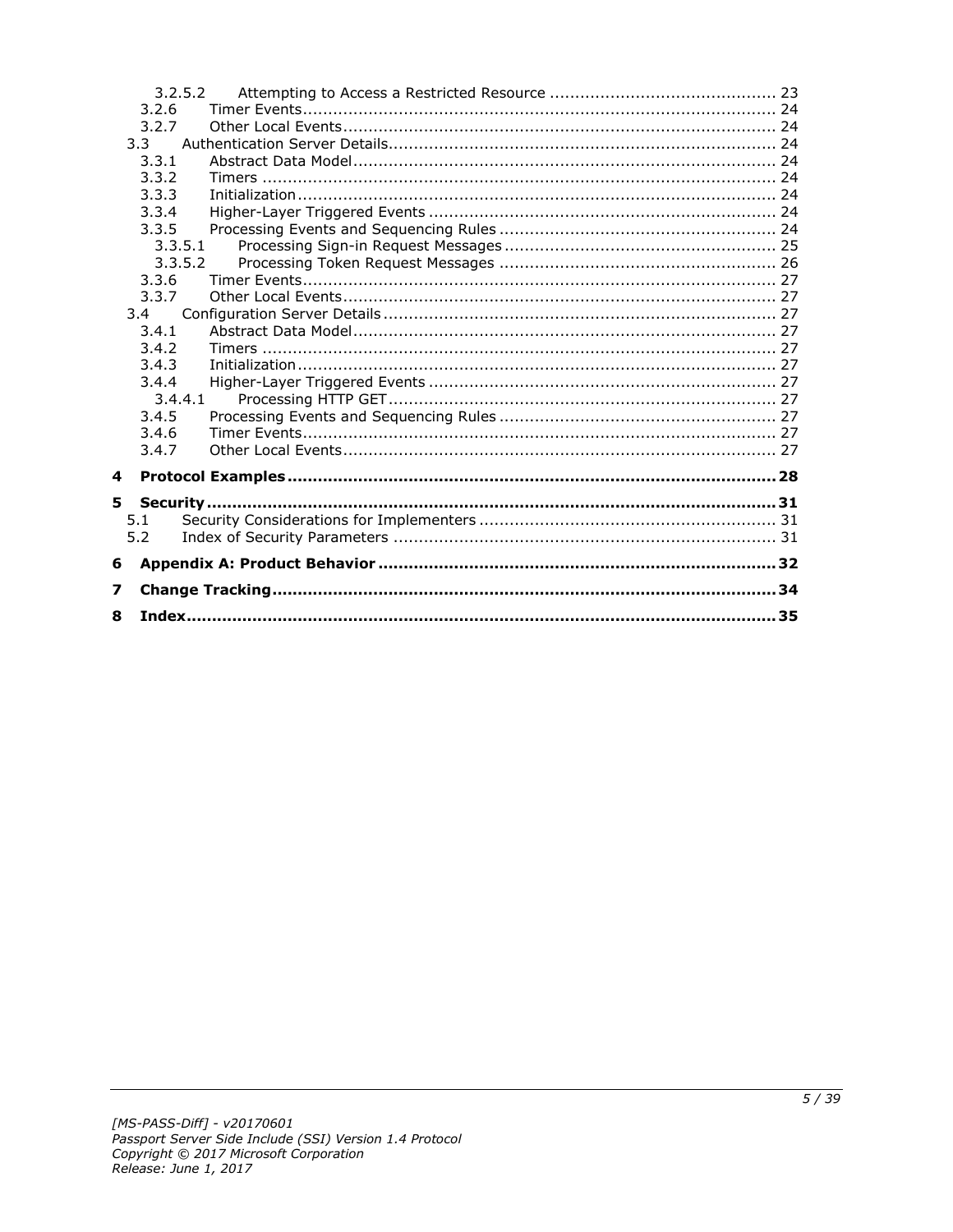## <span id="page-5-0"></span>**1 Introduction**

This document specifies the Passport Server Side Include (SSI) Version 1.4 Protocol (or the Passport SSI Version 1.4 Protocol), also known as the "Passport Tweener" protocol. The Passport SSI Version 1.4 Protocol is based on HTTP (as specified in [RFC2616]) for authenticating a client to a server with the assistance of an authentication server.

Sections 1.5, 1.8, 1.9, 2, and 3 of this specification are normative. All other sections and examples in this specification are informative.

## <span id="page-5-1"></span>**1.1 Glossary**

This document uses the following terms:

- **authentication**: The act of proving an identity to a server while providing key material that binds the identity to subsequent communications.
- **authentication server**: The entity that verifies that a person or thing is who or what it claims to be (typically using a cryptographic protocol) and issues a ticket or token attesting to the validity of the claim. The total set of authentication protocol security support providers (SSPs) that are typically available on a Windows server release.
- **Authentication Service (AS)**: A service that issues ticket granting tickets (TGTs), which are used for authenticating principals within the realm or domain served by the Authentication Service.
- **client**: The software that is used by a user to access the service. It represents the user in [MS-PASS]. A synonym is client application.
- **co-branding**: The inclusion of a party's logo, text, or other branding content in a second party's software or site.
- **configuration server**: The service or server that serves configuration data (packaged in HTTP headers) describing the topography of the network. It includes information on the distribution of member accounts among the Authentication Services (AS) and the URLs of particular resources in each AS.
- **configuration version**: Integer value indicating the version of the configuration data given out by the configuration server.
- **cookie**: An HTTP header that carries state information between participating origin servers and user agents. For more information, see [RFC2109].
- **credential**: Previously established, authentication data that is used by a security principal to establish its own identity. When used in reference to the Netlogon Protocol, it is the data that is stored in the NETLOGON CREDENTIAL structure.
- **partner**: In the context of [MS-PASS], an organization in a business relationship with the Authentication Service (AS). A partner needs to be able to access the token issued by the AS. Typically, a partner site is the actual service or site a consumer visits and, in the process, is authenticated by the AS. Examples of partners are the MSN Money and MSN Messenger sites.
- **partner server**: The server or service used by a partner to represent it in the Passport SSI Version 1.4 Protocol.
- **realm**: A collection of users, partners, and authentication servers bound by a common authentication policy.
- **resource**: An object that a client is requesting access to, typically referenced by a Uniform Resource Locator (URL) or Uniform Resource Identifier (URI), as specified in [RFC3986].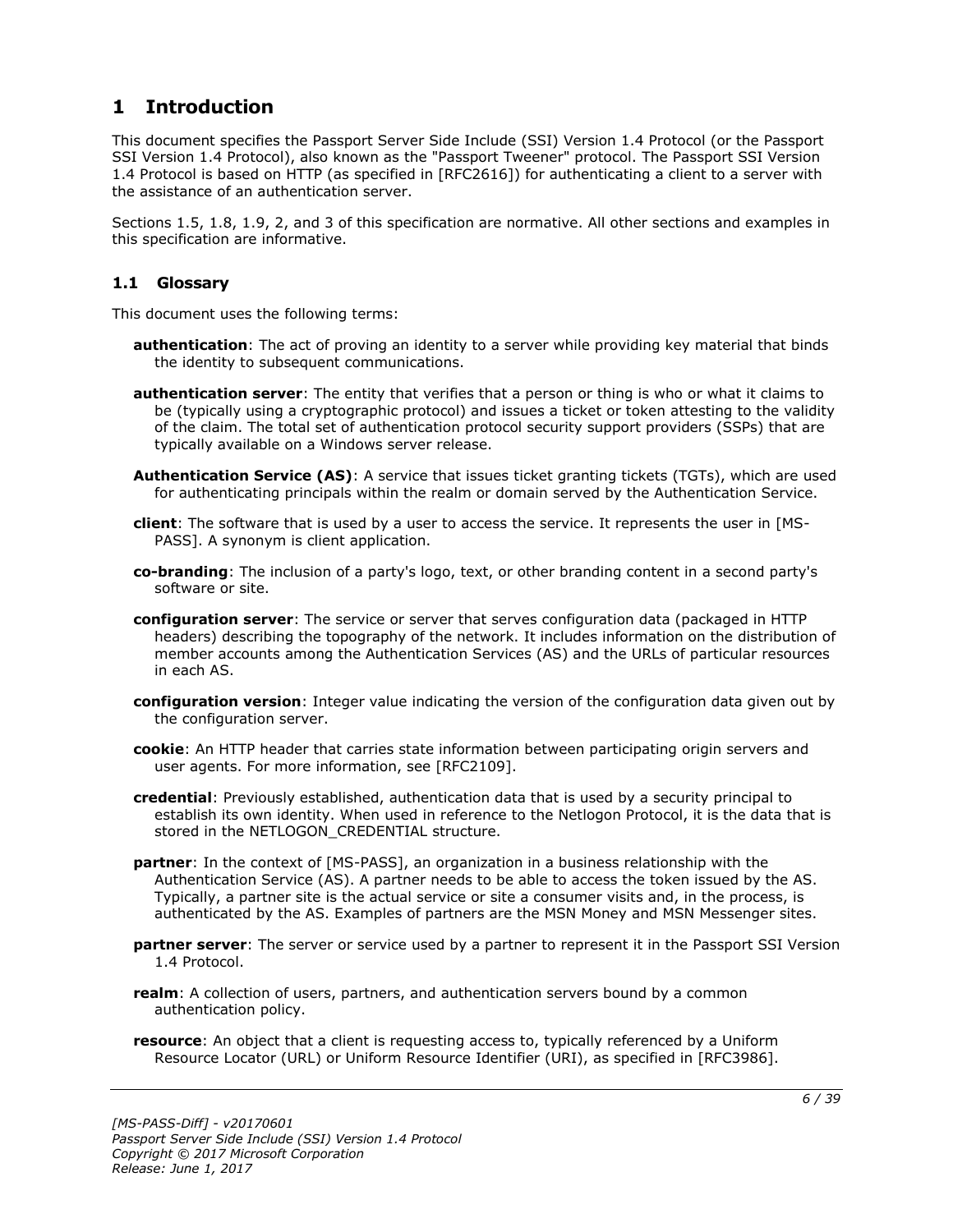- **token**: A block of data that is issued to a user on successful authentication by the authentication server. Such a token is presented to a service to prove one's identity and attributes to a service. The token is used in the process of determining the user's authorization and access privileges.
- **Uniform Resource Locator (URL)**: A string of characters in a standardized format that identifies a document or resource on the World Wide Web. The format is as specified in [RFC1738].
- **user**: The real person who has a member account. The user is authenticated by being asked to prove knowledge of the secret password associated with the user name.
- **UTF-8**: A byte-oriented standard for encoding Unicode characters, defined in the Unicode standard. Unless specified otherwise, this term refers to the UTF-8 encoding form specified in [UNICODE5.0.0/2007] section 3.9.
- **MAY, SHOULD, MUST, SHOULD NOT, MUST NOT:** These terms (in all caps) are used as defined in [RFC2119]. All statements of optional behavior use either MAY, SHOULD, or SHOULD NOT.

### <span id="page-6-0"></span>**1.2 References**

Links to a document in the Microsoft Open Specifications library point to the correct section in the most recently published version of the referenced document. However, because individual documents in the library are not updated at the same time, the section numbers in the documents may not match. You can confirm the correct section numbering by checking the Errata.

## <span id="page-6-1"></span>**1.2.1 Normative References**

We conduct frequent surveys of the normative references to assure their continued availability. If you have any issue with finding a normative reference, please contact dochelp@microsoft.com. We will assist you in finding the relevant information.

[RFC1738] Berners-Lee, T., Masinter, L., and McCahill, M., Eds., "Uniform Resource Locators (URL)", RFC 1738, December 1994, http://www.<del>ietfrfc-editor</del>.org/rfc/rfc1738.txt

[RFC2109] Kristol, D., and Montulli, L., "HTTP State Management Mechanism", RFC 2109, February 1997, http://www.rfc-editor.org/rfc/rfc2109.txt

[RFC2119] Bradner, S., "Key words for use in RFCs to Indicate Requirement Levels", BCP 14, RFC 2119, March 1997, http://www.rfc-editor.org/rfc/rfc2119.txt

[RFC2396] Berners-Lee, T., Fielding, R., and Masinter, L., "Uniform Resource Identifiers (URI): Generic Syntax", RFC 2396, August 1998, http://www.rfc-editor.org/rfc/rfc2396.txt

[RFC2616] Fielding, R., Gettys, J., Mogul, J., et al., "Hypertext Transfer Protocol -- HTTP/1.1", RFC 2616, June 1999, http://www.rfc-editor.org/rfc/rfc2616.txt

[RFC2617] Franks, J., Hallam-Baker, P., Hostetler, J., et al., "HTTP Authentication: Basic and Digest Access Authentication", RFC 2617, June 1999, http://www.rfc-editor.org/rfc/rfc2617.txt

[RFC2818] Rescorla, E., "HTTP Over TLS", RFC 2818, May 2000, http://www.rfceditor.org/rfc/rfc2818.txt

[RFC3629] Yergeau, F., "UTF-8, A Transformation Format of ISO 10646", STD 63, RFC 3629, November 2003, http://www.ietf.org/rfc/rfc3629.txt

[RFC4234] Crocker, D., Ed., and Overell, P., "Augmented BNF for Syntax Specifications: ABNF", RFC 4234, October 2005, http://www.rfc-editor.org/rfc/rfc4234.txt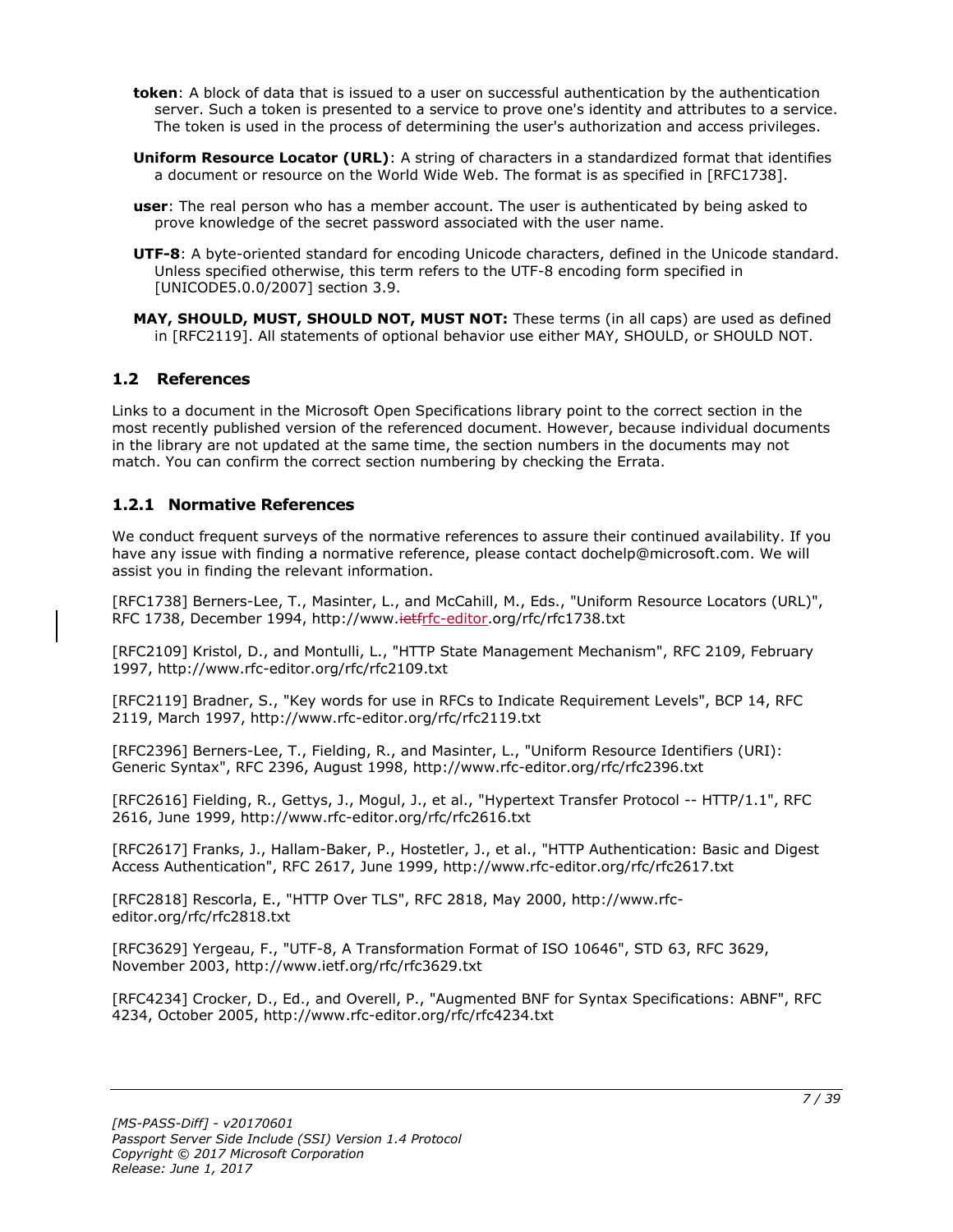## <span id="page-7-0"></span>**1.2.2 Informative References**

None.

## <span id="page-7-1"></span>**1.3 Overview**

The Passport SSI Version 1.4 Protocol, also known as the "Passport Tweener" Protocol, is an HTTPbased protocol (as specified in [RFC2616]) for authenticating a client to a partner server with the assistance of an authentication server. The authentication exchange between the client and the partner server in the Passport SSI Version 1.4 Protocol resembles the exchanges in other HTTP authentication mechanisms (as specified in [RFC2616] and [RFC2617]).

When a client makes an HTTP request to the partner server, the partner server might respond with a Passport SSI Version 1.4 Protocol message (as specified in section 2.2.8) indicating that the URL requires Passport SSI Version 1.4 Protocol authentication. The client then contacts the authentication server (as specified in section 2.2.10) to obtain a partner token that authenticates the user to the partner server, and then retries the HTTP request, this time attaching the partner token (as specified in section 2.2.6).

If this authentication fails, the partner indicates failure and restates that Passport SSI Version 1.4 Protocol authentication is required. If authentication succeeds, the partner responds with the content that required authentication, along with the same partner token (as specified in section 2.2.9) in HTTP cookie form, using the HTTP cookie mechanism (as specified in [RFC2109]). The client thereby automatically resends the cookie-encoded token to the partner server every time it returns to the partner server.

When the client contacts the authentication server in response to a partner server's request for authentication, the client provides credentials (that is, a user name and password; for more information, see section 2.2.7). The authentication server verifies the credentials and, if they are valid, supplies the client with a partner token (opaque to the client) that can be used to authenticate to the partner server (as specified in section 2.2.11). The authentication server also supplies the client with an authentication token in HTTP cookie form (as previously described) so that on subsequent visits to the authentication server to obtain partner tokens for other partner servers, the authentication server can automatically retrieve the user's authentication information based on the accompanying cookie, instead of requiring the client to resend the actual credentials every time.

The client can delete its tokens or cookies at any time. One point of departure from the traditional HTTP framework is that the authentication server can instruct the client to delete an authentication token it previously obtained (as specified in section 2.2.4). In this case, the client deletes the authentication token.

The Passport SSI Version 1.4 Protocol allows for the implementation of distributed authentication servers by allowing an authentication server to redirect clients to an alternate authentication server using an HTTP redirect response (as specified in section 2.2.5). The protocol also supports multiple independent realms in which each realm consists of an authentication server (single or distributed) capable of helping a specific set of users authenticate to a specific set of partner servers. A user's credentials are stored at the authentication server for a specific realm, which in turn allows that user to authenticate to any of the set of partner servers associated with that realm.

Each realm also has a configuration server, which provides the client with information on the authentication server for that realm, such as its URL. A client is initially configured with the URL of the configuration server for some realm. This can occur, for example, when the user enrolls in or joins a realm. If the client has no configuration data, or if its configuration data is out of date, the authentication server can provide an up-to-date configuration version number to the client any time the client authenticates (as specified in section 2.2.3). The client issues a standard HTTP GET request to the configuration server's URL to obtain updated configuration information. For more information, see section 3.1.5.3.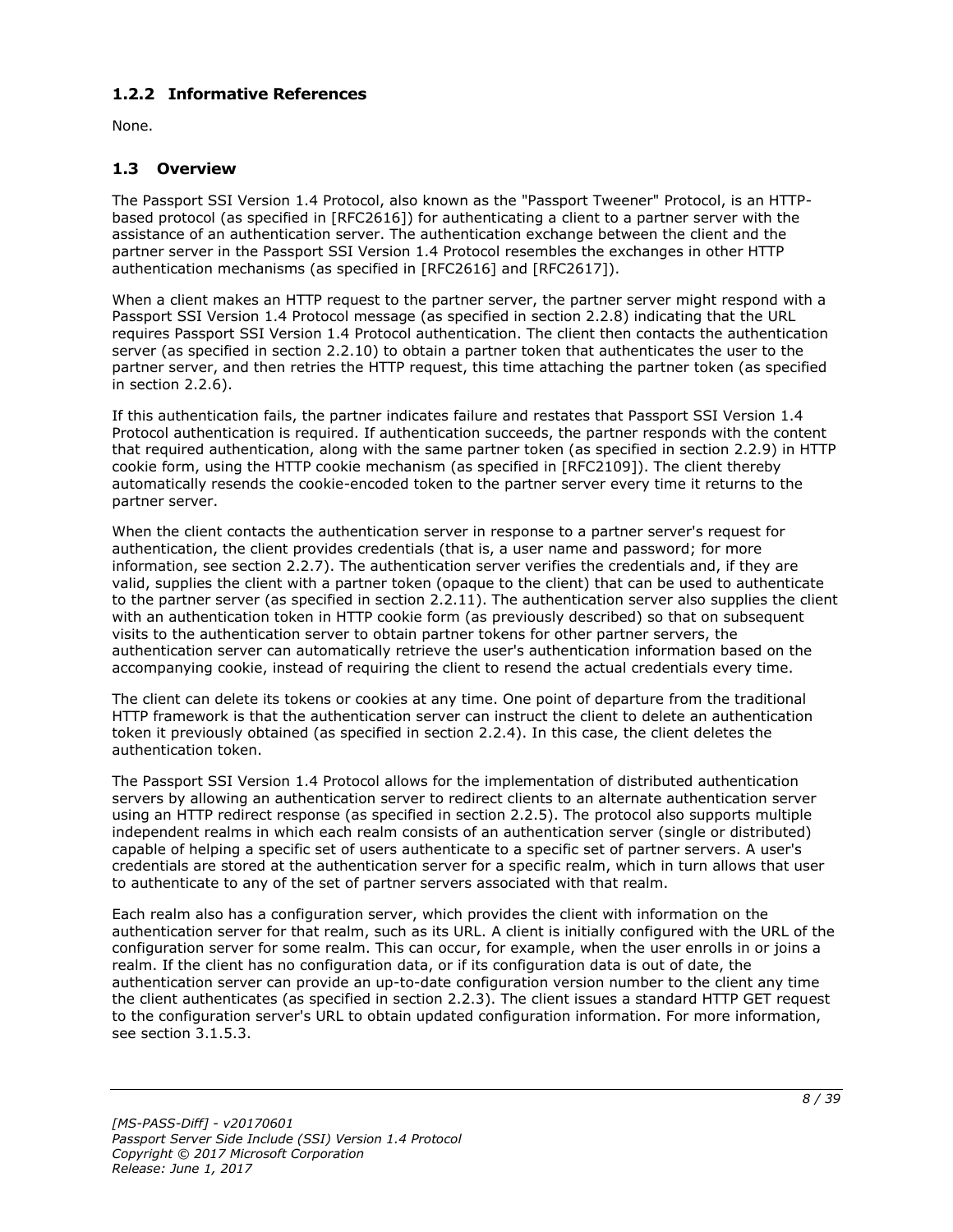## <span id="page-8-0"></span>**1.4 Relationship to Other Protocols**

The Passport SSI Version 1.4 Protocol is built on HTTP (as specified in [RFC2617]) and HTTP over Transport Layer Security (TLS) (as specified in [RFC2818]). No other higher-layer protocols explicitly depend on the Passport SSI Version 1.4 Protocol.

## <span id="page-8-1"></span>**1.5 Prerequisites/Preconditions**

The following prerequisites and preconditions are required by the Passport SSI Version 1.4 Protocol:

- The client is configured with the URL of the configuration server for its realm. $\langle 1 \rangle$
- The client has the capability to obtain credentials (that is, a user name and password) from the user. A Passport SSI Version 1.4 Protocol client can utilize local code to obtain the credentials locally, and to provide those cached credentials to the authentication server. The cache might be shared by many such applications, and each application might be capable of obtaining the credentials from users and caching them, using the same local code.
- The authentication server for the client's realm might be able to validate the credentials (that is, a user name and password) of any user registered with that realm. The authentication server is configured with its realm name and any co-branding information that is to be passed to the client (as specified in section 2.2.2) as well as the current version number for the configuration server's configuration data (as specified in section 2.2.3). If the authentication server is implemented in a distributed manner, it has a method for determining to what authentication server URL to redirect a given client within its realm (based on the client's presented credentials or authentication token), as specified in section 2.2.5.
- The partner server and authentication server share a partner token format along with a set of criteria for recognizing if a given partner token is valid. They also share a set of definitions for the information that will be transported from the partner server to the authentication server when a client attempts to authenticate to the partner server, as specified in section 2.2.8. This information is received in a protocol message by the client (as specified in section 2.2.8) and encoded in a format chosen by the realm. It is then sent to the authentication server by the client in a subsequent message, as specified in sections 2.2.7 and 2.2.10.

Finally, the partner server and authentication server agree on a URL to which the client is to be sent after it is successfully authenticated at the request of the partner server, as specified in section 2.2.11.

The configuration server for the realm is provisioned with all the configuration data necessary to construct an update configuration message, as specified in section 2.2.12.

## <span id="page-8-2"></span>**1.6 Applicability Statement**

The Passport SSI Version 1.4 Protocol applies to environments in which one or more services require HTTP-based authentication (as specified in [RFC2616] section 11) of members of a common base of users. In such cases, they might prefer to use a shared Authentication Service (AS). For example, if multiple enterprises prefer to offer web-based services specifically to members of a particular organization enrolled in such a shared AS, then they can choose to form a realm. The enterprises would become partner services associated with the realm, and members would be able to authenticate themselves to any of the partner servers using the shared AS and the Passport SSI Version 1.4 Protocol.

## <span id="page-8-3"></span>**1.7 Versioning and Capability Negotiation**

Versioning and capability negotiation does not apply to the Passport SSI Version 1.4 Protocol.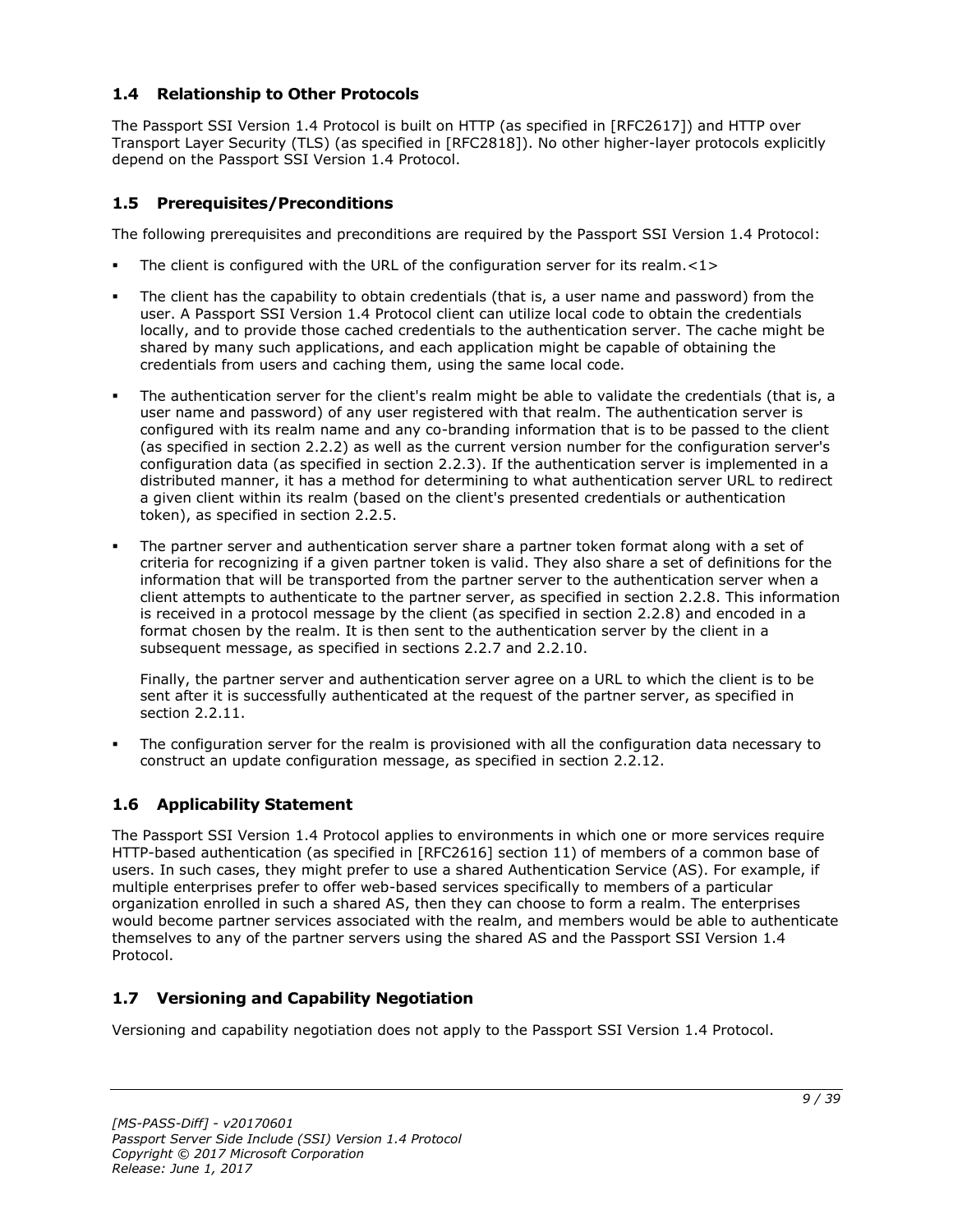## <span id="page-9-0"></span>**1.8 Vendor-Extensible Fields**

The *ExtraParams* parameter (as specified in section 2.2.1) can be used to extend the Passport SSI Version 1.4 Protocol.

#### <span id="page-9-1"></span>**1.9 Standards Assignments**

The only standards assignments for the Passport SSI Version 1.4 Protocol are those inherited from its transport protocols, as specified in [RFC2616] and [RFC2818].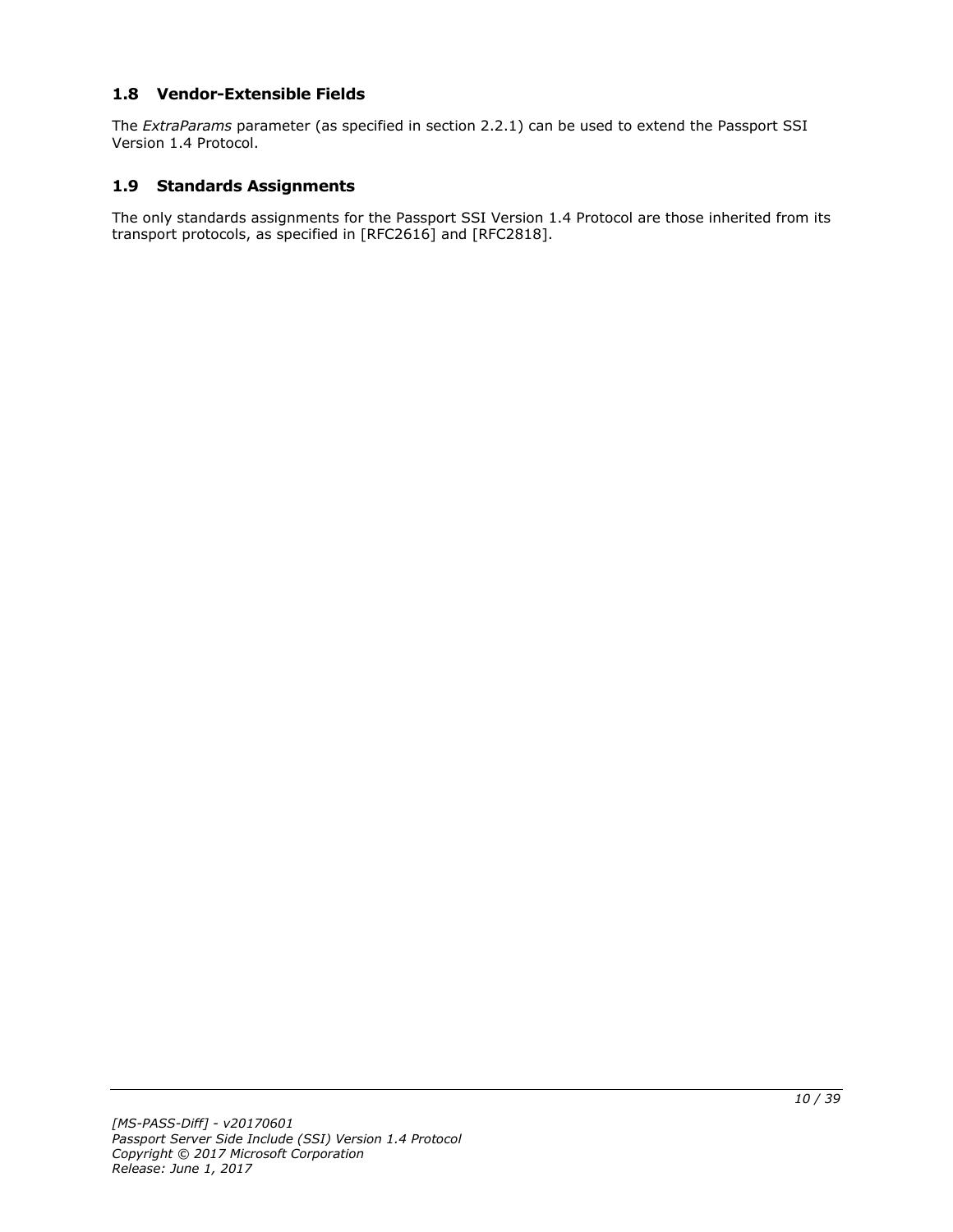## <span id="page-10-0"></span>**2 Messages**

The following sections specify how Passport SSI Version 1.4 Protocol messages are transported and message syntax.

## <span id="page-10-1"></span>**2.1 Transport**

The Passport SSI Version 1.4 Protocol MUST use HTTP (as specified in [RFC2616]) or HTTP over TLS (as specified in [RFC2818]) as the transport layer. The use of HTTP over TLS is triggered by the specification of an "https" URL rather than an "http" URL by one of the servers (the partner server, the configuration server, or the authentication server) when redirecting or configuring the client. Messages and data are sent via HTTP headers included in HTTP requests and responses. When a message is sent as a header in an HTTP response message, its receiver MUST process the message if the response's status code is one of those specified in the message definition, and MUST NOT do so otherwise.

The Passport SSI Version 1.4 Protocol also uses the HTTP cookie mechanism (as specified in [RFC2109]) as a transport and state management mechanism. The HTTP cookie mechanism allows named data items to be sent from one party to another as part of an HTTP message stored by the receiving party and returned automatically to the original party as part of all subsequent HTTP messages to that party.

### <span id="page-10-2"></span>**2.2 Message Syntax**

## <span id="page-10-3"></span>**2.2.1 Common Definitions**

Except where noted, the headers in this document are specified using the Augmented Backus-Naur Form (ABNF) grammar, as specified in [RFC4234] section 2.2. The following common constructions are used throughout this document.

These constructions are used solely for convenience in constructing other types and have no semantics in and of themselves.

httpURL = 1\*(ALPHA / DIGIT / ":" / "." / "\" / "/" / "%" / " " / "&" / "?")

The following constructions are used in protocol header definitions:

```
scheme = "Passport1.4"
ExtraParams = *(", "ptoken) ptoken
challenge = ExtraParams
OrgVerb = "OrgVerb=" ptoken 
OrgURL = "OrgUrl=" httpURL
tname = "tname="from-PP = "from-PP=" ptoken
ptoken = 1*<any CHAR except CTLs or ",">
ConfigVersion = "ConfigVersion=" 1*DIGIT
```
**scheme:** Identifier for the Passport SSI Version 1.4 Protocol authentication scheme.

- **ExtraParams:** Additional parameters not interpreted by this protocol that MAY be used for vendor extensibility.
- **challenge:** A comma-separated list of parameters returned by a server for use by a client in the process of proving its identity.
- **OrgVerb:** A string containing the HTTP verb that triggered the original server challenge, for example, "GET".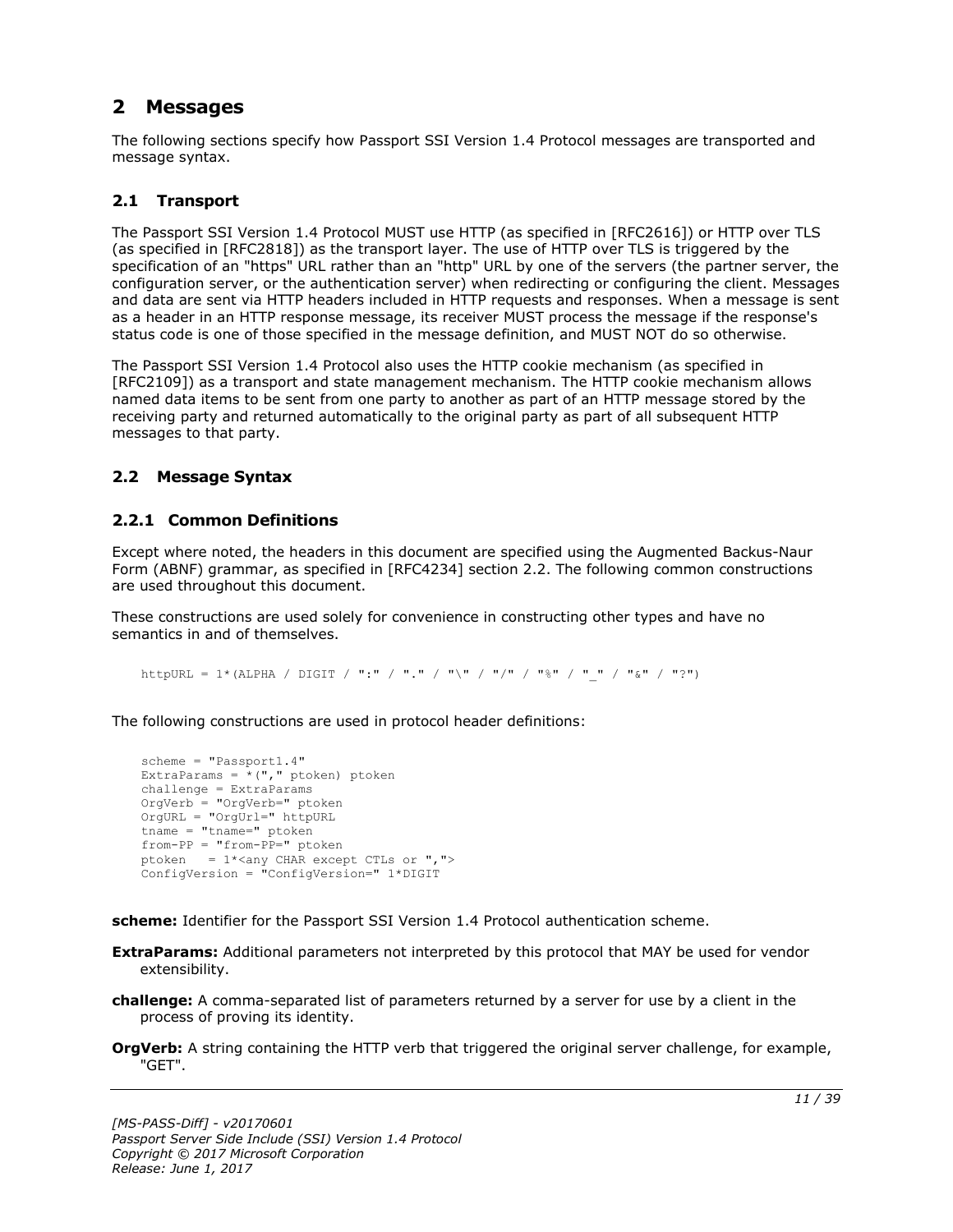**OrgURL:** The URL in an HTTP request that triggered a server challenge.

**tname:** An informational parameter that contains the name of a cookie specified on a response. A client SHOULD ignore this parameter.

**ptoken:** A string that can contain any alphanumeric characters and separators, except for a comma.

**from-PP:** A string that is opaque to the client. This value is received from a server and MUST be passed back unchanged on a subsequent request.<2>

## <span id="page-11-0"></span>**2.2.2 Authentication Server Challenge Message**

The Authentication Server Challenge message is sent by the authentication server to the client and indicates that the sign-in request or token request failed.

This message is processed only when returned with a 401 HTTP status code. The return value MUST be as follows.

```
Authentication-Server-Challenge-Message = "WWW-Authenticate:"
 scheme 1*SP da-status "," srealm ["," customtoken] ["," prompt]
["," cburl] ["," cbtxt] 
status-codes = "failed" / "failed-noretry"
da-status = "da-status=" status-codes
srealm = "srealm=" ptoken
cburl = "cburl=" httpURL
cbtxt = "cbtxt=" ptoken
prompt = "prompt"
customtoken = ptoken
```
**da-status:** Specifies if the receiving client MUST retry the request. The client's precise interpretation of the possible values of "da-status" is specified in section 3.1.5.2.

**srealm:** A string that MUST contain the realm name of the authentication server.

**cburl:** Specifies a co-branding URL.

**Cbtxt:** Specifies optional co-branding text.

**prompt:** Specifies, by its presence, that the client MUST prompt the user for credentials.

**customtoken:** Custom parameter that an authentication server MAY add to the response. Not explicitly part of the protocol.

This token is interpreted by the authentication server only. The client MUST not interpret the value. The client MUST send the token unchanged to the authentication server in a subsequent Sign-in Request message.

Example:

```
WWW-Authenticate: Passport1.4 da-status=failed,
srealm=Passport.NET, ts = - 2, prompt
```
## <span id="page-11-1"></span>**2.2.3 Authentication Server-Instructed Update Message**

The Authentication Server-Instructed Update message MAY be included by the authentication server in any of its response messages to the client to indicate the current configuration version. <3>

Authentication-Server-Instructed-Update-Message = "PassportConfig:"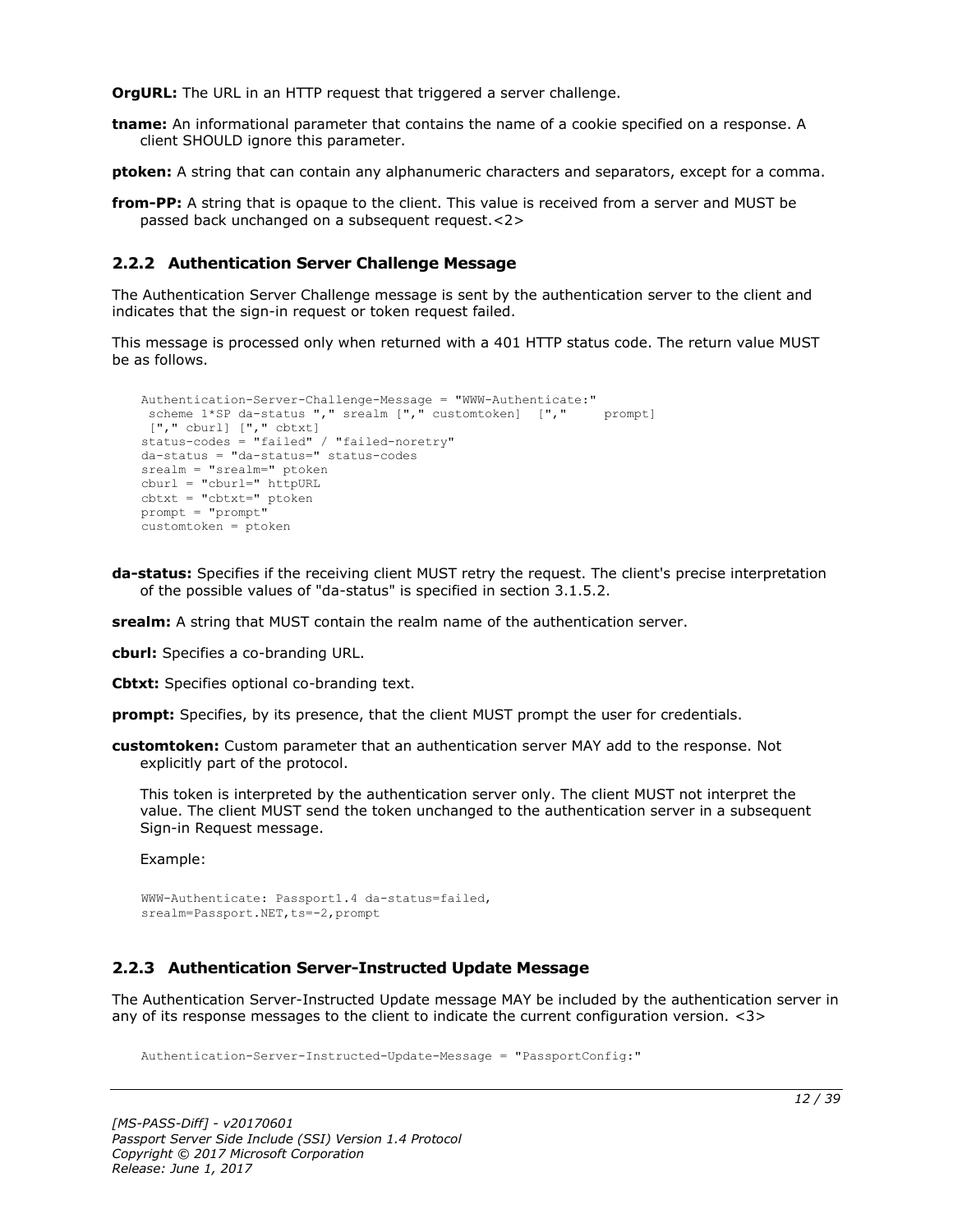ConfigVersion

**ConfigVersion:** MUST specify the current authentication server version number.

Example:

PassportConfig: ConfigVersion=14

### <span id="page-12-0"></span>**2.2.4 Authentication Server Logout Message**

The Authentication Server Logout message MUST be sent by the authentication server to the client to indicate that the user has successfully logged out.

This message is processed when included in an HTTP response with any status code.

```
Authentication-Server-Logout-Message = "Authentication-Info:"
scheme 1*SP "da-status=logout"
```
Example:

Authentication-Info: Passport1.4 da-status=logout

#### <span id="page-12-1"></span>**2.2.5 Authentication Server Redirect Message**

The Authentication Server Redirect message is used to indicate that the client SHOULD redirect its Sign-in Request message or its Token Request message to a different authentication server. It is sent from the authentication server to the client. The HTTP response message to which this message is attached MUST be an HTTP 302 redirect (as specified in [RFC2616] section 10.3.3) in which the HTTP Location header MUST contain the URL of the correct authentication server.

```
Authentication-Server-Redirect-Message = "Authentication-Info:"
scheme 1*SP "da-status=redir"
```
Example:

Authentication-Info: Passport1.4 da-status=redir

#### <span id="page-12-2"></span>**2.2.6 First Authenticated Request Message**

The client MUST issue a First Authenticated Request message to the partner server after receiving a partner token from the authentication server.

First-Authenticated-Request-Message = "Authorization:" scheme 1\*SP from-PP

Example:

Authorization: Passport1.4 from-PP=1puV5BFuLD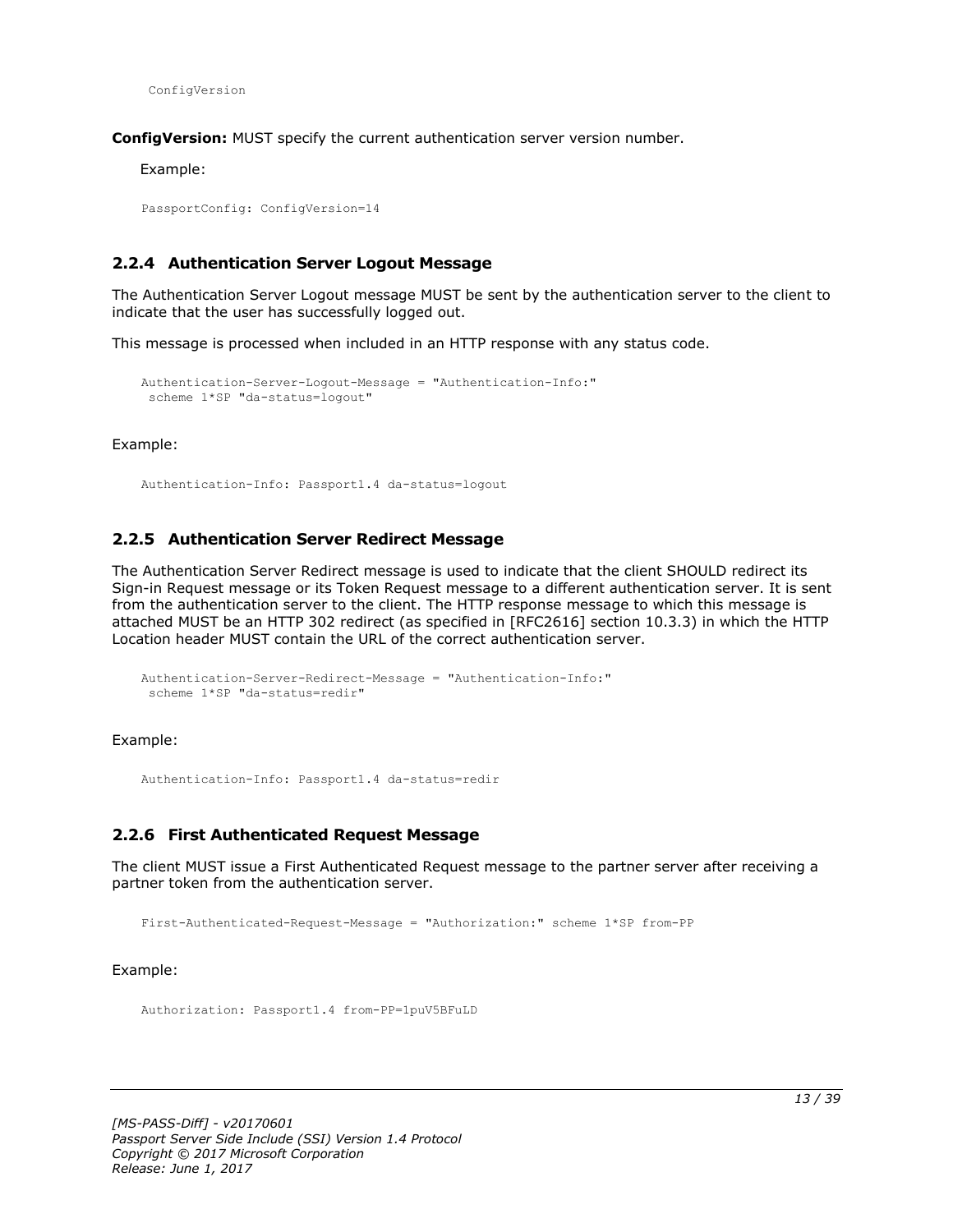### <span id="page-13-0"></span>**2.2.7 Sign-in Request Message**

This message contains the user's credentials and is sent by the client to the authentication server. It MUST contain the parameters in the Authentication Server Challenge message received from the partner server that originally initiated authentication.

```
Sign-in-Request-Message = "Authorization:" scheme 1*SP sign-in ","
pwd "," elapsed-time "," OrgVerb "," OrgURL ["," customtoken] "," challenge
sign-in = "sign-in=" signin-name
pwd = "pwd=" passphrase
elapsed-time = "elapsed-time=" 1*DIGIT
signin-name = signin-str "@" signin-str "." signin-str
signin-str = 1*(%d39 / %d45 / %d46 / %d48-57 / %d65-90 / %d95 / %d97-122)
passphrase = 1*(%d33-126)
```
- **sign-in:** A string that MUST specify the user's sign-in name. It MUST be UTF-8–encoded (as specified in [RFC3629]) and unsafe character-escaped (as specified in [RFC2396]). The name MUST be an email name and can contain alphanumeric characters, hyphens, and periods.
- **pwd:** A string that MUST specify the user's password. It MUST be UTF-8–encoded (as specified in [RFC3629]) and unsafe character-escaped (as specified in [RFC2396]). Alphanumeric and special characters MAY be used. If a comma is used in the password, it MUST be escaped, as specified in [RFC2396].
- **elapsed-time:** A non-negative integer that MUST specify the duration, in seconds, since the sign-in name and password were placed in the token cache by the client. A value of 0 specifies that the user was prompted for credentials and cached credentials are not being sent.
- **customtoken:** Optional token received from the authentication server in an Authentication Server Challenge message.

Example:

```
Authorization: Passport1.4 sign-in=user1%40example.com,pwd=password,
elapsed-time=0, OrgVerb=GET,OrgUrl=https://partner.example.com/auth.asp,
param1,param2
```
**Note** The challenge is in whatever format the partners in the realm and the AS agree to use, and is not part of the protocol. It MUST be a comma-separated set of ptoken elements, as specified in the ABNF in section 2.2.1.

#### <span id="page-13-1"></span>**2.2.8 Partner Server Challenge Message**

The Partner Server Challenge message, sent by the partner server to the client, indicates that the client's request failed and MUST describe the partner token needed to gain access to the URL.

This message can contain any number of comma-separated ptoken elements, specified in section 2.2.1, as the challenge. The client MUST treat the challenge as-is and pass it along to the authentication server in a Token Request message or a Sign-in Request message.

This message SHOULD be processed only when included in an HTTP response with a 302 or 401 status  $code.<<sub>4</sub>$ 

```
Partner-Server-Challenge-Message = "WWW-Authenticate:" scheme 1*SP challenge["," upgrade]
upgrade = "Negotiate2SupportedIf=" condition
condition = 1*(ALPHA / DIGIT)
```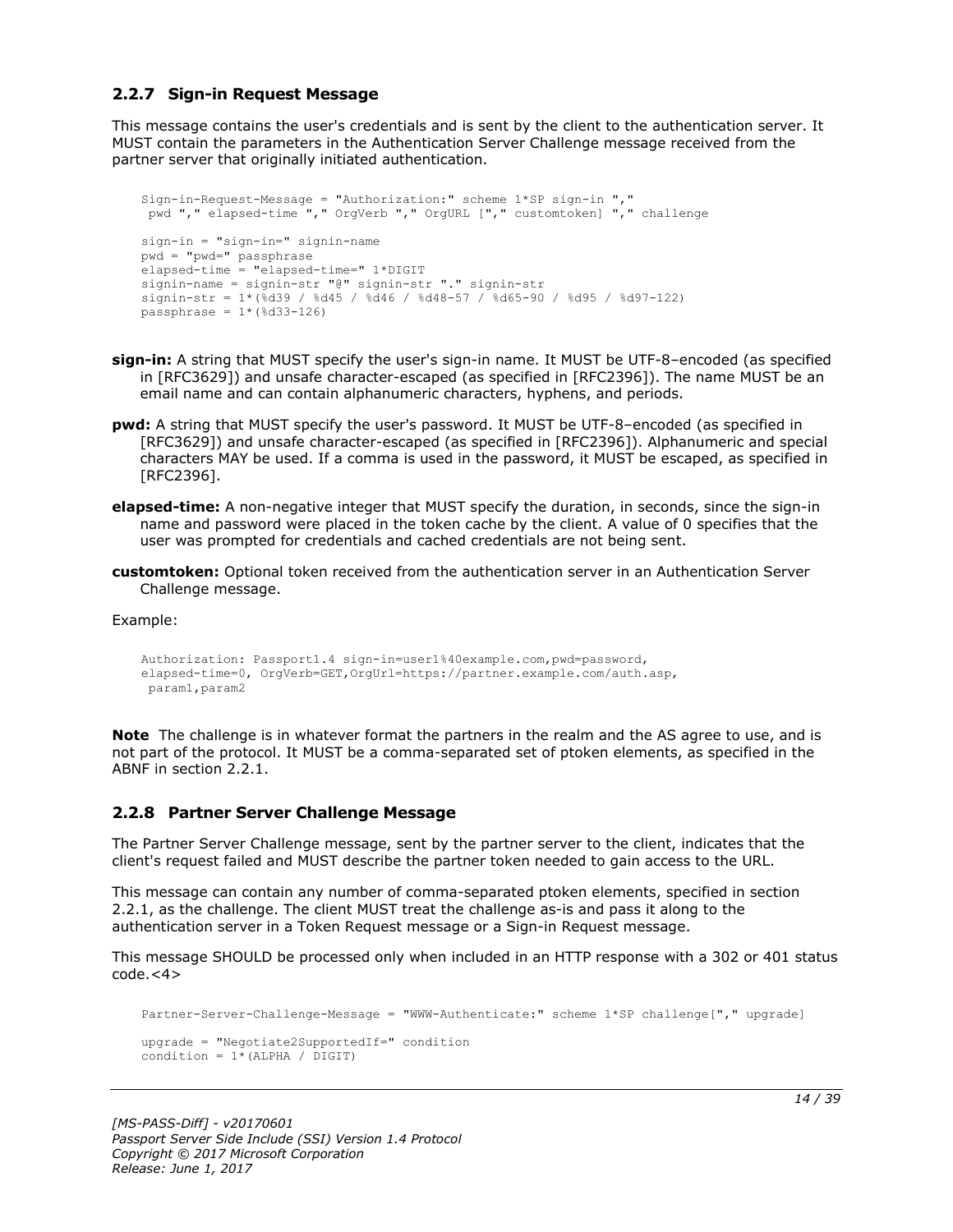Example:

WWW-Authenticate: Passport1.4 param1,param2,Negotiate2SupportedIf=LiveSSP

#### <span id="page-14-0"></span>**2.2.9 Set Token Message**

The Set Token message MUST be sent by the partner server to the client in response to successful processing of a First Authenticated Request message. Successful processing here means that the client was successfully authenticated. The partner server uses this message to set its own tokens as cookies.

This message SHOULD be processed for any HTTP status code.<5>

```
Set-Token-Message = "Authentication-Info:" scheme 1*SP [tname *("," tname)]
```
Example:

Authentication-Info: Passport1.4 tname=MSPAuth,tname=MSPProf

#### <span id="page-14-1"></span>**2.2.10 Token Request Message**

The Token Request message is sent by the client to the authentication server to retrieve a new partner token. The request MUST contain the challenge from the Partner Server Challenge message the client just received. The challenge itself is opaque to the client and is outside the Passport SSI Version 1.4 Protocol. If the client already has an authentication token, it MUST be passed automatically to the authentication server in an HTTP cookie.

```
Token-Request-Message = "Authorization:" scheme 1*SP "tname=,"
OrgVerb "," OrgUrl "," challenge
```
The parameters from the Authentication Server Challenge message MUST NOT have names from the preceding list.

Example:

```
Authorization: Passport1.4 tname=,OrgVerb=GET,OrgUrl=
https://partner.example.com/auth.asp,param1,param2
```
**Note** The challenge, as in the preceding example, can be any number of comma-separated elements, as specified in section 2.2.1.

#### <span id="page-14-2"></span>**2.2.11 Token Response Message**

The authentication server sends a Token Response message to the client when it can issue a partner token or tokens that are satisfactory to the partner server.

This message MUST be processed when included in an HTTP response with any status code.

Token-Response-Message = "Authentication-Info:" scheme 1\*SP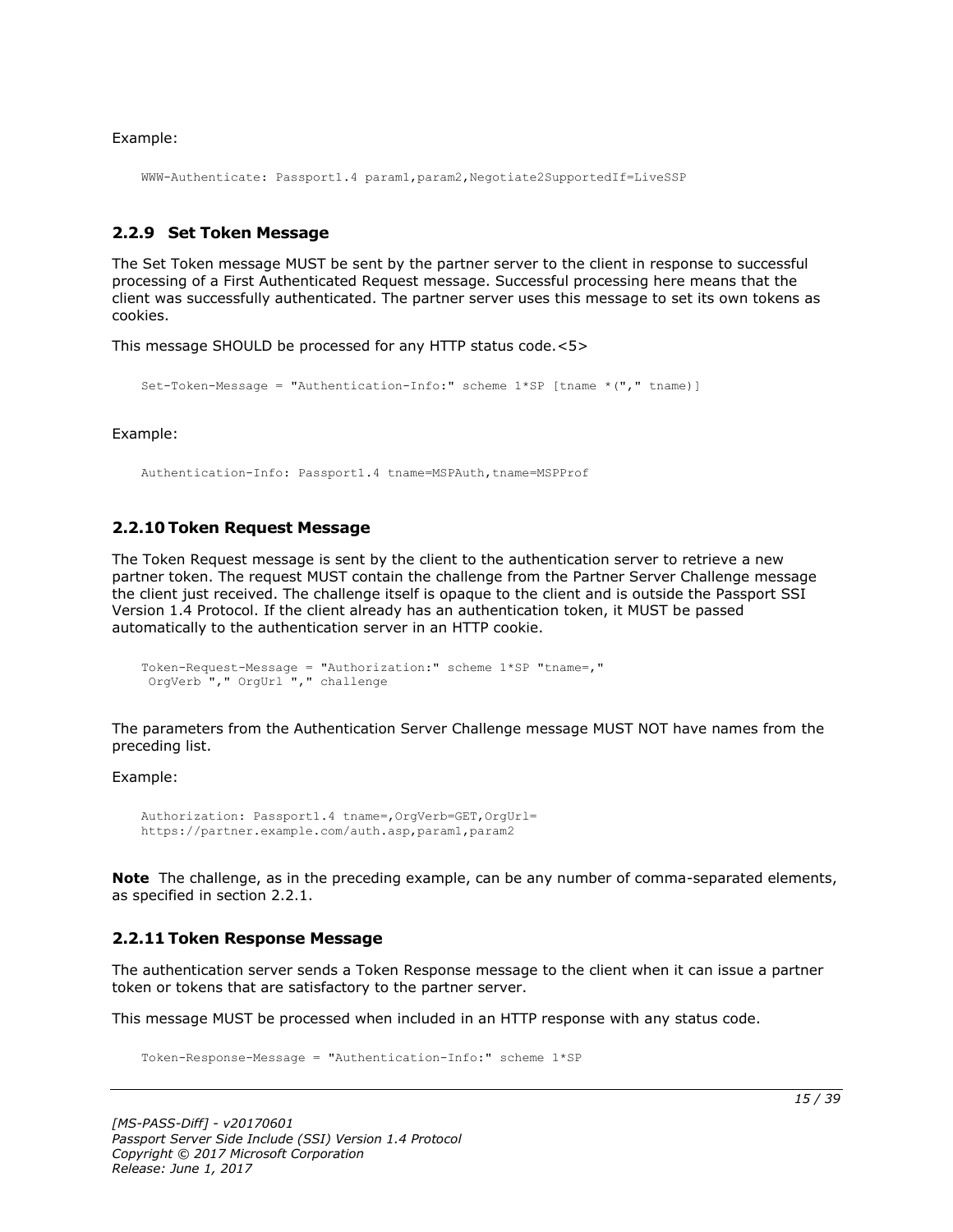```
"da-status=success" *("," tname) "," from-PP "," ru
ru = "ru=" httpURL
```
**ru:** Specifies a URL to which the client MUST issue its next First Authenticated Request message.

Example:

```
Authentication-Info: Passport1.4 da-status=success,
from-PP=1puV5BFuLD,
ru=http://partner.example.com/default.asp
```
## <span id="page-15-0"></span>**2.2.12 Update Configuration Message**

The Update Configuration message is sent from the configuration server to the client and contains configuration information.

This message MUST be processed when included in an HTTP response with any status code.

```
Update-Configuration-Message = "PassportURLs:" DARealm "," DALogin ","
DAReg "," Properties "," Privacy "," GeneralRedir "," Help "," ConfigVersion
DARealm = "DARealm=" token
DALogin = "DALogin=" httpURL
DAReg = "DAReg=" httpURL
Properties = "Properties=" httpURL
Privacy = "Privacy=" httpURL
GeneralRedir = "GeneralRedir=" httpURL
Help = "Help=" httpURL
```
- **DARealm:** A string that MUST specify the name of an authentication server realm. The protocol does not impose restrictions on the DARealm string format.
- **DALogin:** MUST specify the URL of the authentication server for the realm identified by DARealm. The URL MUST be valid in form, as specified in [RFC1738].
- **DAReg:** Specifies the URL (in the format specified in [RFC1738]) in which a user can register for an account in the realm identified by DARealm.
- **Properties:** Specifies a URL that displays the properties of a user account in the realm identified by DARealm.

**Privacy:** Specifies the URL of the human-readable privacy policy for the realm identified by DARealm.

**GeneralRedir:** Specifies a general-purpose redirector URL.

**Help:** The URL in which the Help page SHOULD be located for the realm identified by DARealm.

**ConfigVersion:** An integer that specifies the version number of this collection of configuration information.

Example:

```
PassportURLs: DARealm=Passport.Net,DALogin=sign-in.live.com/login2.srf,
DAReg=https://accountservices.passport.net/UIXPWiz.srf,
Properties=https://accountservices.msn.com/editprof.srf,
Privacy=https://accountservices.passport.net/PPPrivacyStatement.srf,
GeneralRedir=http://nexusrdr.passport.com/redirect.asp,
Help=https://accountservices.passport.net,ConfigVersion=14
```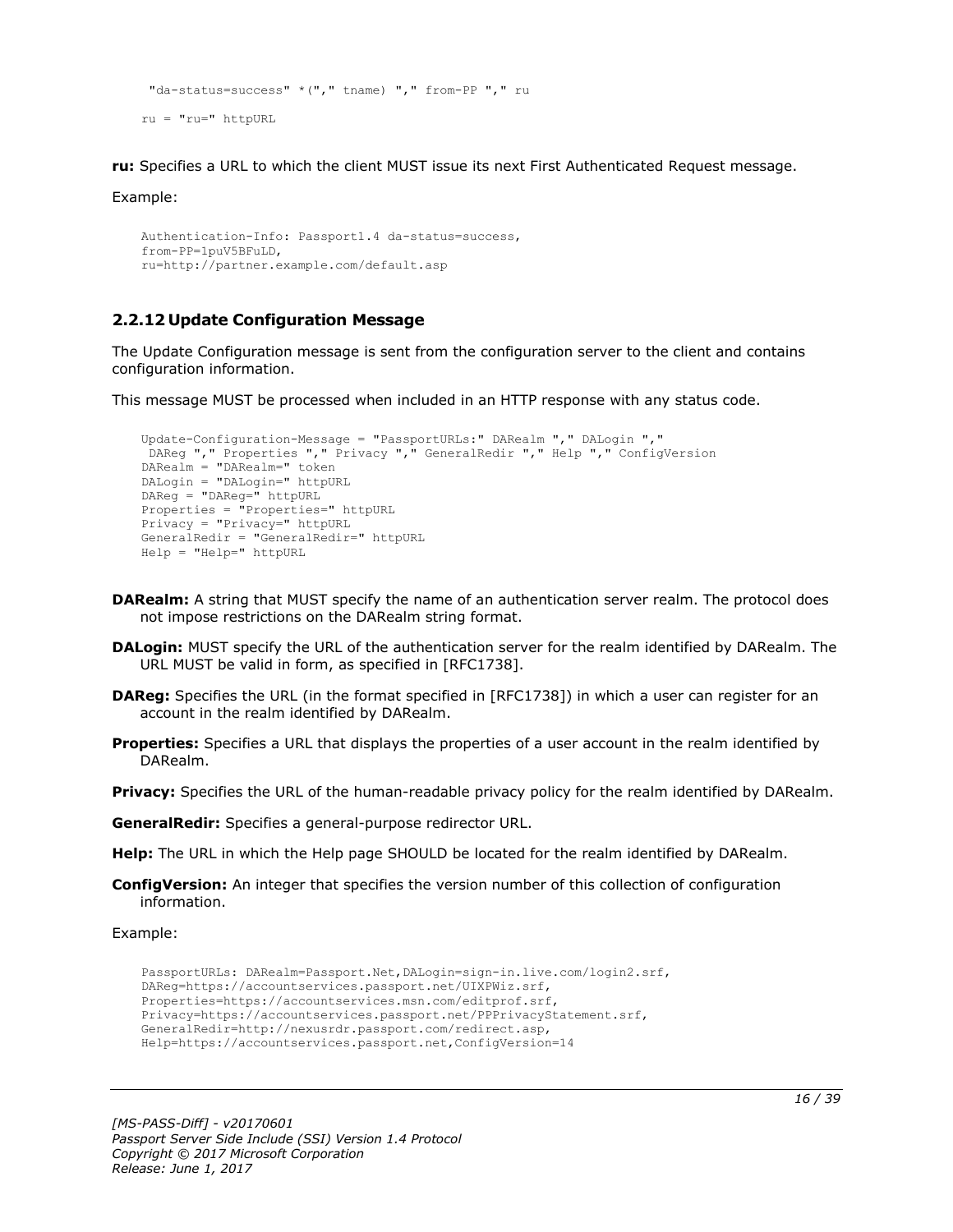## <span id="page-16-0"></span>**3 Protocol Details**

The following sections specify details of the Passport SSI Version 1.4 Protocol, including abstract data models and message processing rules.

An implementation SHOULD implement the client role specified in section 3.1.

An implementation MAY implement the partner server role specified in section 3.2.

An implementation MAY implement the authentication server role specified in section 3.3.

## <span id="page-16-1"></span>**3.1 Client Details**

## <span id="page-16-2"></span>**3.1.1 Abstract Data Model**

This section describes a conceptual model of possible data organization that an implementation maintains to participate in this protocol. The described organization is provided to facilitate the explanation of how the protocol behaves. This document does not mandate that implementations adhere to this model as long as their external behavior is consistent with what is described in this document.

In addition to the information with which clients MUST initially be configured, such as a configuration server URL (as specified in section 1.5), clients MUST store the following states:

- **Passport Session Table**: A set of states for each passport session. Each entry in the passport session table is created and deleted as specified in sections 3.1.4.1 and 3.1.4.2, respectively, and has the following states:
	- **Passport Configuration Data:** All of the name/value pairs sent in the Update Configuration (section 2.2.12) message.
	- **Original HTTP Verb**: The HTTP verb for every HTTP request sent that has not yet received a response or whose response has included a Partner Server Challenge Message (section 2.2.8).
	- **Original HTTP URL**: The HTTP URL for every HTTP request sent that has not yet received a response, or whose response has included a Partner Server Challenge Message.
	- **Last Sign-in Request**: The most recently sent Sign-in Request message, in case it must be resent due to a redirect (as specified in section 3.1.5.6).
	- **Sent First Authenticated Request:** A flag that indicates whether the client has previously sent a First Authenticated Request Message (section 2.2.6).
- **Passport Cookies:** All HTTP cookies returned by authentication servers and partner servers.
- Partner Challenge: The challenge information provided in the Partner Server Challenge Message, as specified in section 2.2.8.
- **Cached User Credentials:** An optional user name and password pair with timestamp to the second at which the credentials were stored.<6>

## <span id="page-16-3"></span>**3.1.2 Timers**

None.

## <span id="page-16-4"></span>**3.1.3 Initialization**

**Passport Session Table** is initialized to empty.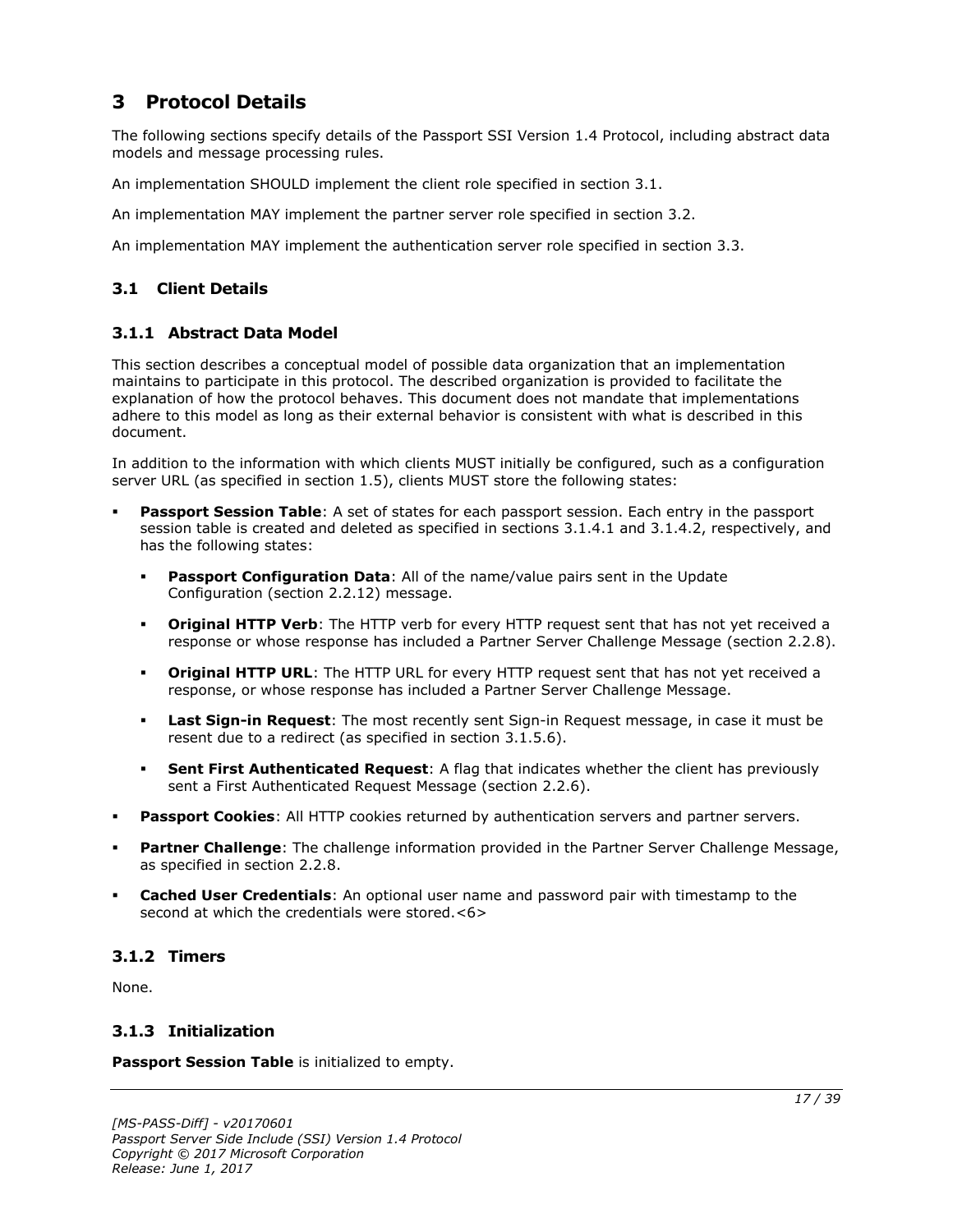## <span id="page-17-0"></span>**3.1.4 Higher-Layer Triggered Events**

None.

## <span id="page-17-1"></span>**3.1.4.1 Opening a Passport Session**

When a higher-layer application initiates an HTTP request that supports the Passport SSI Version 1.4 Protocol, it creates a new entry in the **Passport Session Table** to be used with the HTTP request. When a new entry is created, its state is initialized as follows:

- **Passport Configuration Data** is initialized to empty.
- **Original HTTP Verb** is initialized to empty.
- **Original HTTP URL** is initialized to empty.
- Last Sign-in Request is initialized to empty.
- **Sent First Authenticated Request** is initialized to FALSE.

## <span id="page-17-2"></span>**3.1.4.2 Closing a Passport Session**

When a higher-layer application completes an HTTP request (including the Passport processing described in section 3.1.5), its entry in the **Passport Session Table** is deleted.

## <span id="page-17-3"></span>**3.1.5 Processing Events and Sequencing Rules**

The following two diagrams illustrate message processing at the client: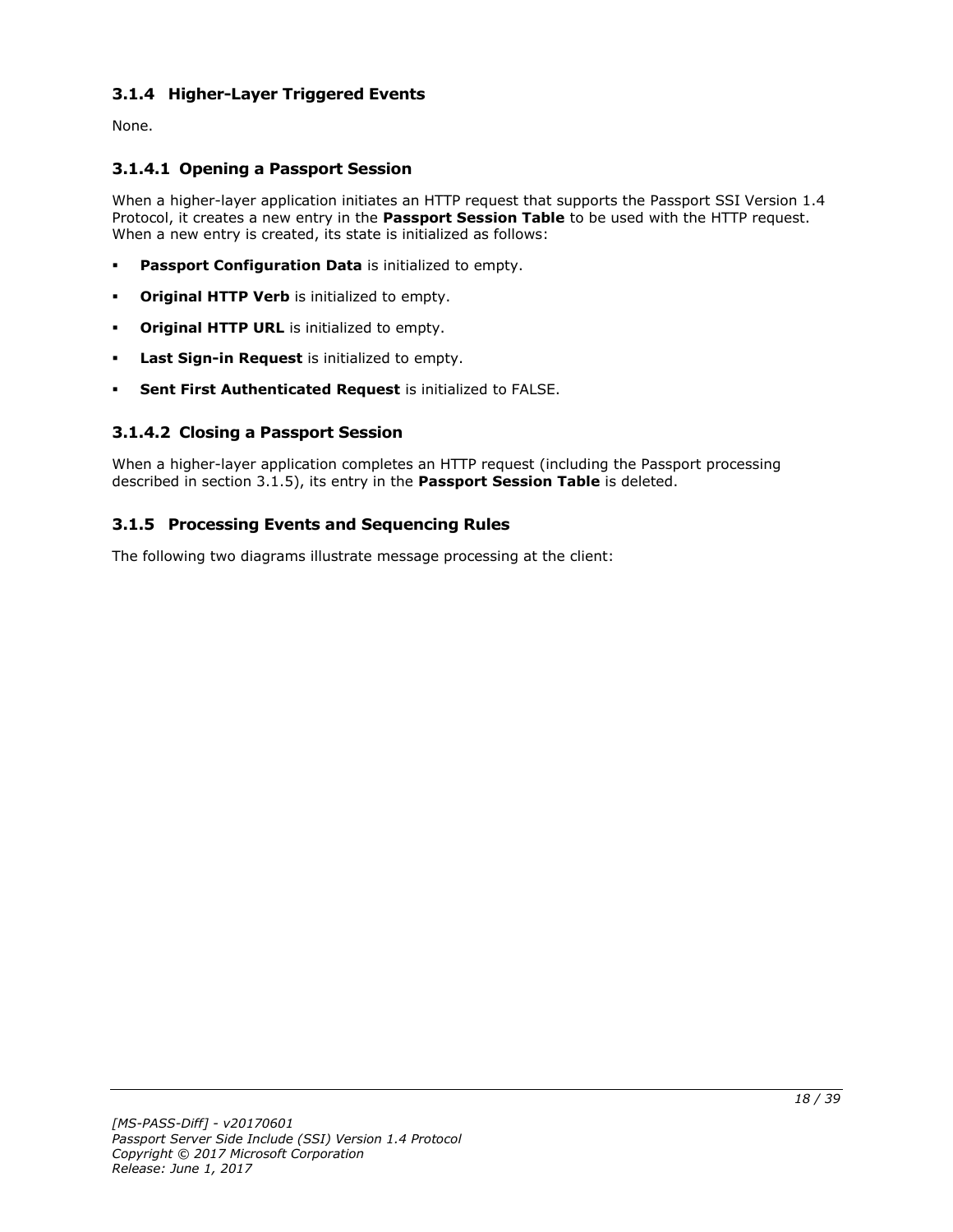

**Figure 1: Message processing at the client part A**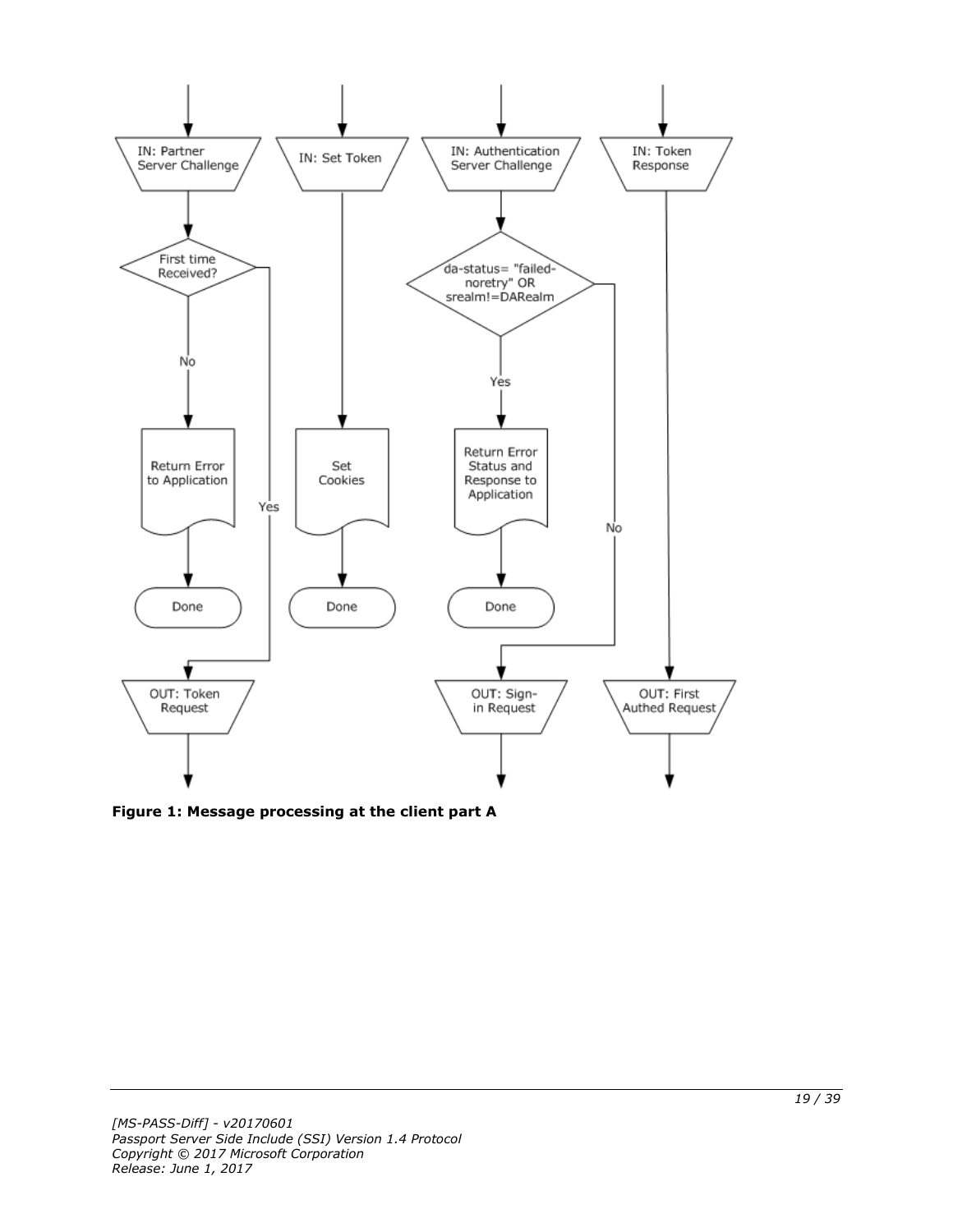

### **Figure 2: Message processing at the client part B (continued)**

### <span id="page-19-0"></span>**3.1.5.1 Processing Partner Server Challenge Messages**

After receiving a Partner Server Challenge message with **Sent First Authenticated Request** set to FALSE, the client MUST send the authentication server a Token Request message. The client MUST pass the parameters from the Partner Server Challenge message as-is to the authentication server in the Token Request message and store them in **Partner Challenge**. The values for the *OrgVerb* and *OrgUrl* parameters MUST be the **Original HTTP Verb** and **Original HTTP URL** stored (as specified in section 3.1.1) for the HTTP request whose response included the received Partner Server Challenge message.

If the client receives a Partner Server Challenge message with **Sent First Authenticated Request** set to TRUE (that is, a second time from the same partner server before receiving a Set Token message from that partner server), the client MUST pass an error up to the application.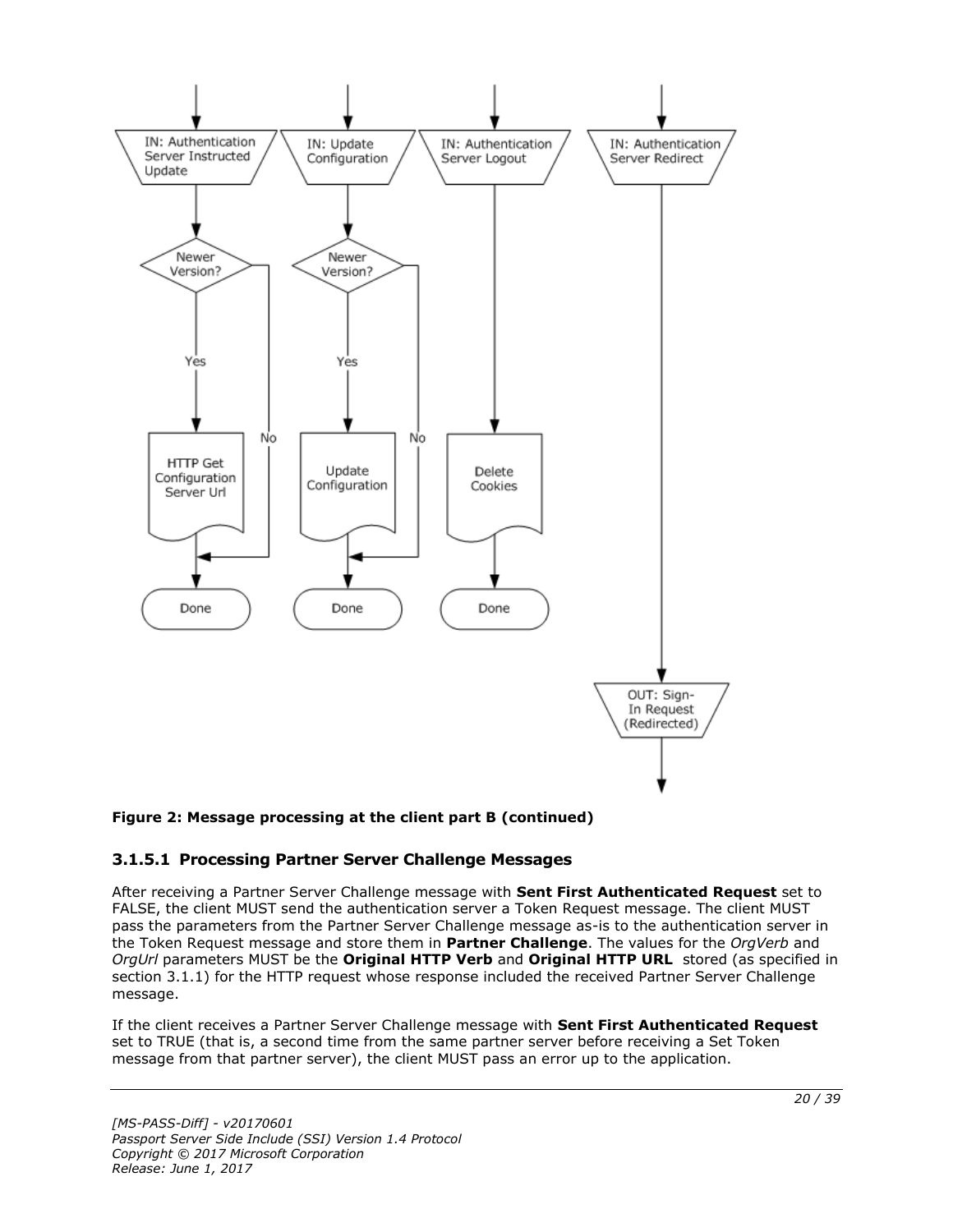If the client receives an upgrade token it MAY evaluate the condition. The client MAY then choose to ignore the Passport Tweener WWW-Authenticate header. <7>

## <span id="page-20-0"></span>**3.1.5.2 Processing Authentication Server Challenge Messages**

If the received "da-status" value in the Authentication Server Challenge message is set to "failnoretry", or if the received value of srealm does not equal the value of **DARealm** in the client's stored Passport Configuration Data (as specified in section 3.1.1), the client MUST handle the error by passing to the application the HTTP 401 status along with any HTML content contained in the accompanying HTTP response. Otherwise, the client MUST respond with a Sign-in Request message to the authentication server and store this message as **Last Sign-in Request** for reuse in case of a redirect (as specified in section 3.1.5.6).

If the received Authentication Server Challenge message includes a *prompt* predicate parameter, the user MUST be prompted for a user name and password, which MUST then be used to assign the values of sign-in and Pwd in the Sign-in Request message. Otherwise, the client MAY take the values of sign-in and Pwd from its stored credentials, **Cached User Credentials**, as specified in section 3.1.1. That is, a Passport SSI Version 1.4 Protocol client MAY utilize local code to obtain the credentials locally and provide those cached credentials to the authentication server.<8>

If **Cached User Credentials** are used, the elapsed-time value in the outgoing message MUST be set to the number of seconds between the current time and the "time entered" value stored with the **Cached User Credentials**, as specified in section 3.1.1. However, if the user is prompted to enter the credentials, the elapsed-time value MUST be set to zero. The values of *OrgVerb* and *OrgUrl* MUST then be set to the values in the client's stored state for **Original HTTP Verb** and **Original HTTP URL** (as specified in section 3.1.1). The value of *Challenge* is retrieved from **Partner Challenge**.

If present, the *cburl* and *cbtxt* parameters indicate co-branding URL and text that the client SHOULD pass to the application to be displayed to the user.

## <span id="page-20-1"></span>**3.1.5.3 Processing Authentication Server-Instructed Update Messages**

The client MUST compare the version number of its stored **Passport Configuration Data** (as specified in section 3.1.1) to the version number supplied in this message. If the client's stored version number is lower than the version number supplied in the message, the client MUST issue an HTTP GET to the configuration server URL (as specified in section 1.5). Handling of the response to this HTTP GET message is specified in section 3.1.5.4.

## <span id="page-20-2"></span>**3.1.5.4 Updating Configuration Messages**

The client MUST update its **Passport Configuration Data** with the name/value pairs from this message if it does not have a value stored for "ConfigVersion", or if the stored value is less than that of the version returned by the configuration server. The client MUST NOT update its **Passport Configuration Data** if its stored "ConfigVersion" value is equal to or greater than the "ConfigVersion" value returned by the configuration server.

## <span id="page-20-3"></span>**3.1.5.5 Processing Authentication Server Logout Messages**

The client MUST delete the cookie containing the authentication token for the authentication server (identified by the domain in the URL) from its store of **Passport Cookies** (as specified in section 3.1.1).

## <span id="page-20-4"></span>**3.1.5.6 Processing Authentication Server Redirect Messages**

On receiving an Authentication Server Redirect message, the client MUST retry the sign-in request by sending an exact duplicate of the most recently sent Sign-in Request message stored in **Last Sign-in**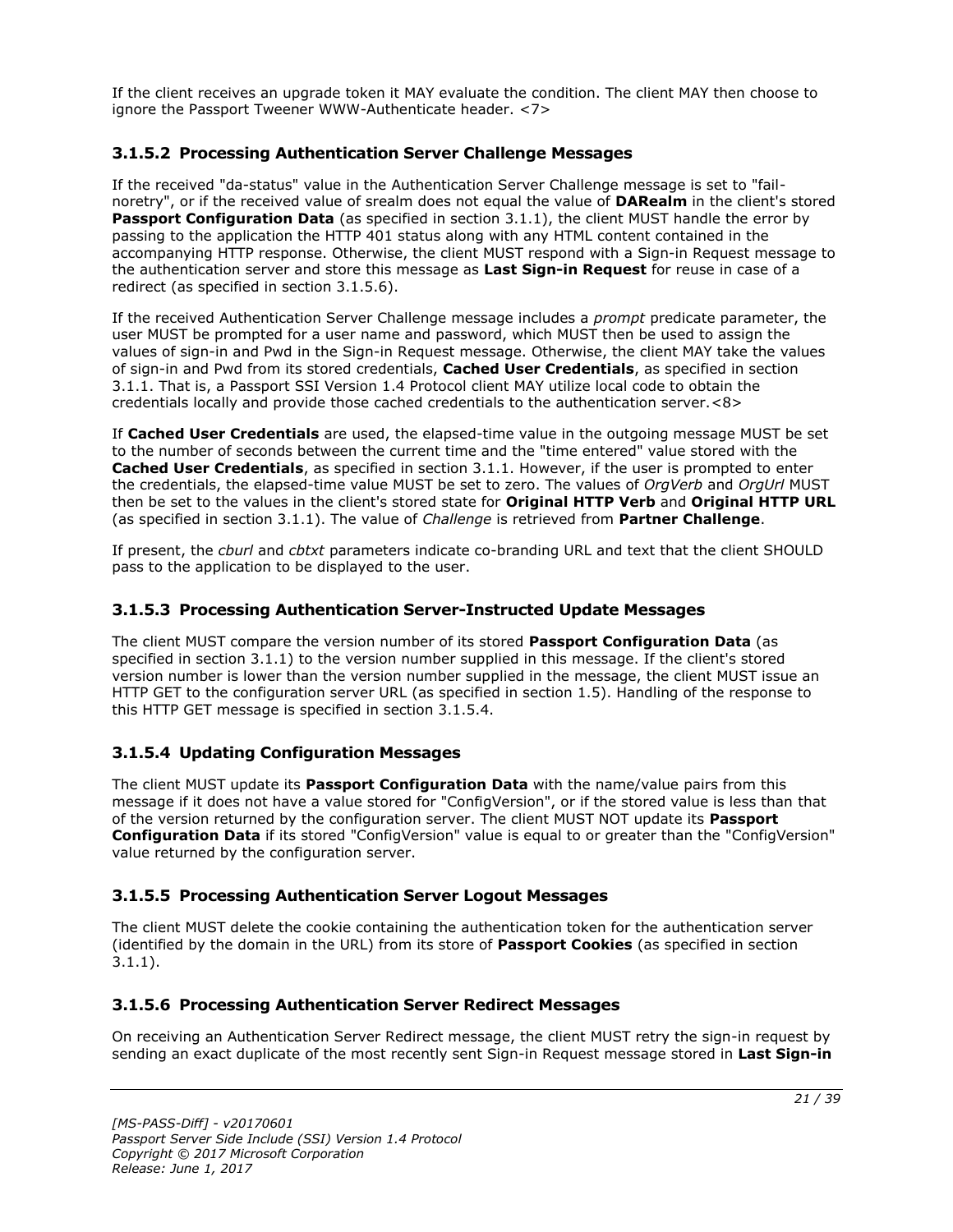**Request** to the indicated URL. This duplicate MUST be retrieved from the client's stored state, as specified in section 3.1.1.

## <span id="page-21-0"></span>**3.1.5.7 Processing Token Response Messages**

The client MUST respond by sending a First Authenticated Request message to the URL indicated by the *ru* parameter (typically the original partner server's URL) and setting **Sent First Authenticated Request** to TRUE. Its *from-PP* value MUST be set to the value of the *from-PP* value in the justreceived Token Response message. The *tname* parameter values, if present, are strictly informational and MAY be ignored. However, the **Passport Cookies**, set on the client by the authentication server as part of the accompanying HTTP response, MUST be passed to the authentication server (as specified in [RFC2109]) every time an HTTP request is issued to that server until they are deleted, either by user action or in response to an Authentication Server Logout message (see section  $3.1.5.5$ ). $<$ 9>

## <span id="page-21-1"></span>**3.1.5.8 Processing Set Token Messages**

The *tname* parameter values, if present, are strictly informational and MAY be ignored. However, the **Passport Cookies** set on the client by the authentication server as part of the accompanying HTTP response MUST be passed to the partner server (as specified in [RFC2109]) every time an HTTP request is issued to that server until they are deleted by user action.<10>

### <span id="page-21-2"></span>**3.1.6 Timer Events**

None.

### <span id="page-21-3"></span>**3.1.7 Other Local Events**

None.

### <span id="page-21-5"></span><span id="page-21-4"></span>**3.2 Partner Server Details**

### **3.2.1 Abstract Data Model**

Partner servers are stateless and store no data that changes during the running of the protocol. They do, however, store some static, preconfigured information, as specified in section 1.5.

#### <span id="page-21-6"></span>**3.2.2 Timers**

None.

### <span id="page-21-7"></span>**3.2.3 Initialization**

None.

### <span id="page-21-8"></span>**3.2.4 Higher-Layer Triggered Events**

None.

### <span id="page-21-9"></span>**3.2.5 Processing Events and Sequencing Rules**

The following diagram illustrates messages processing at the partner server.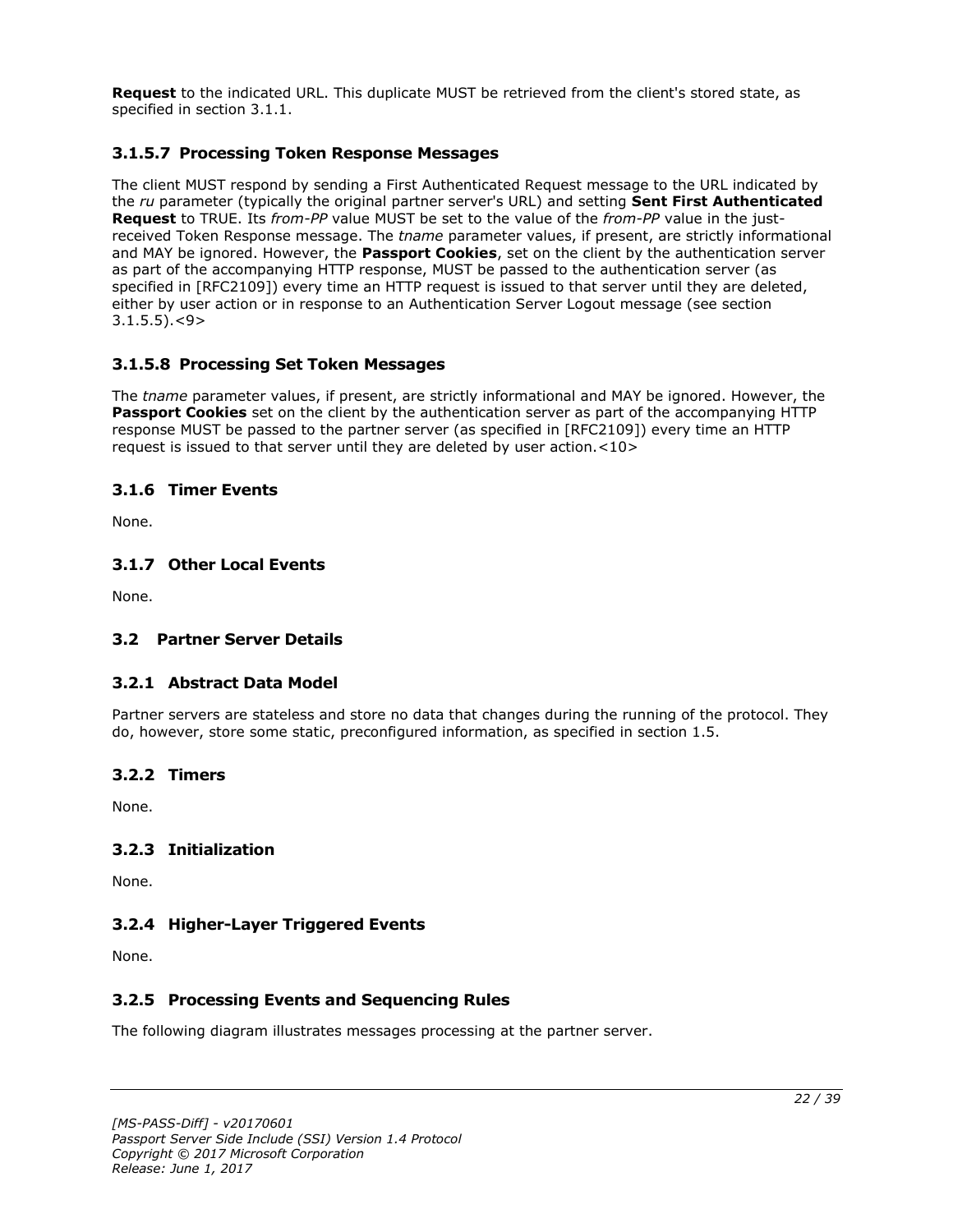

**Figure 3: Message processing at partner server**

### <span id="page-22-0"></span>**3.2.5.1 Processing First Authenticated Request Messages**

The partner server MUST examine the *from-PP* parameter in the First Authenticated Request message and determine if it contains valid tokens, according to the validity criteria previously agreed on with the authentication server (as specified in section 1.5).

If the tokens are not valid, the partner server MUST respond with a Partner Server Challenge message. The text strings included in this message are, as in the case of an unauthenticated access attempt (as specified in section 3.2.5.2), strictly a matter of prior agreement between the partner server and the authentication server (as specified in section 1.5).

If the tokens are valid, the partner server MUST respond with a Set Token message. As part of the HTTP response that contains the Set Token message, the partner server MUST set the values of one or more HTTP cookies on the client (as specified in [RFC2109]) containing the value of the *from-PP* parameter in the received First Authenticated Request message. One or more corresponding *tname* parameter values MAY be included in the Set Token message. If included, they MUST contain the names of the HTTP cookies set on the client.

## <span id="page-22-1"></span>**3.2.5.2 Attempting to Access a Restricted Resource**

On receiving an HTTP request for a URL designated by the partner server as requiring Passport SSI Version 1.4 Protocol authentication, the partner server MUST send the client a Partner Server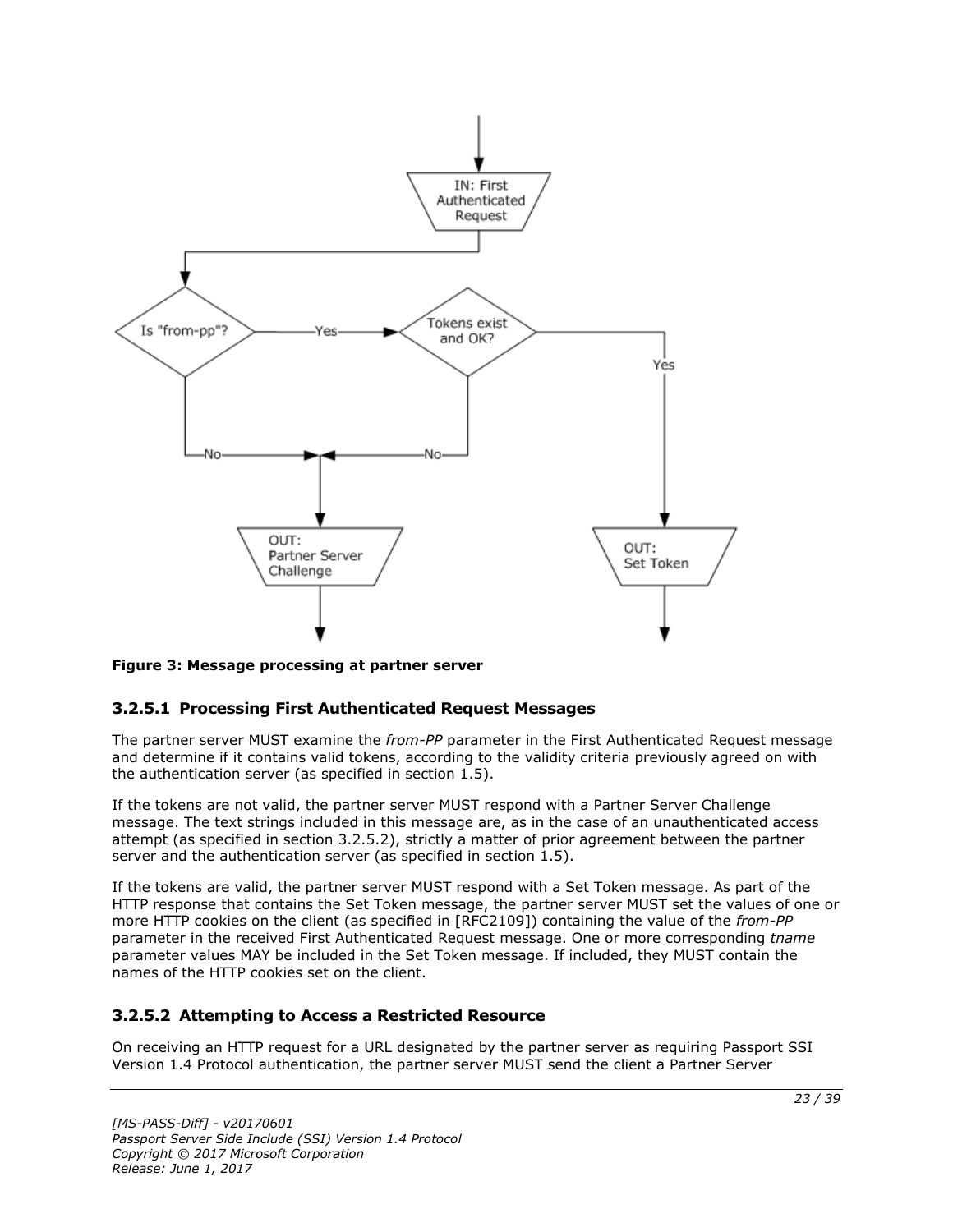Challenge message. The parameter names and values in this message are strictly a matter of prior agreement between the partner server and the authentication server, as specified in section 1.5.

## <span id="page-23-0"></span>**3.2.6 Timer Events**

None.

## <span id="page-23-1"></span>**3.2.7 Other Local Events**

None.

## <span id="page-23-2"></span>**3.3 Authentication Server Details**

## <span id="page-23-3"></span>**3.3.1 Abstract Data Model**

Authentication servers are stateless and store no data that changes during the running of the protocol. They do, however, store some static, preconfigured information, as specified in section 1.5.

## <span id="page-23-4"></span>**3.3.2 Timers**

None.

## <span id="page-23-5"></span>**3.3.3 Initialization**

None.

## <span id="page-23-6"></span>**3.3.4 Higher-Layer Triggered Events**

None.

## <span id="page-23-7"></span>**3.3.5 Processing Events and Sequencing Rules**

The following diagram illustrates messages processing at the authentication server.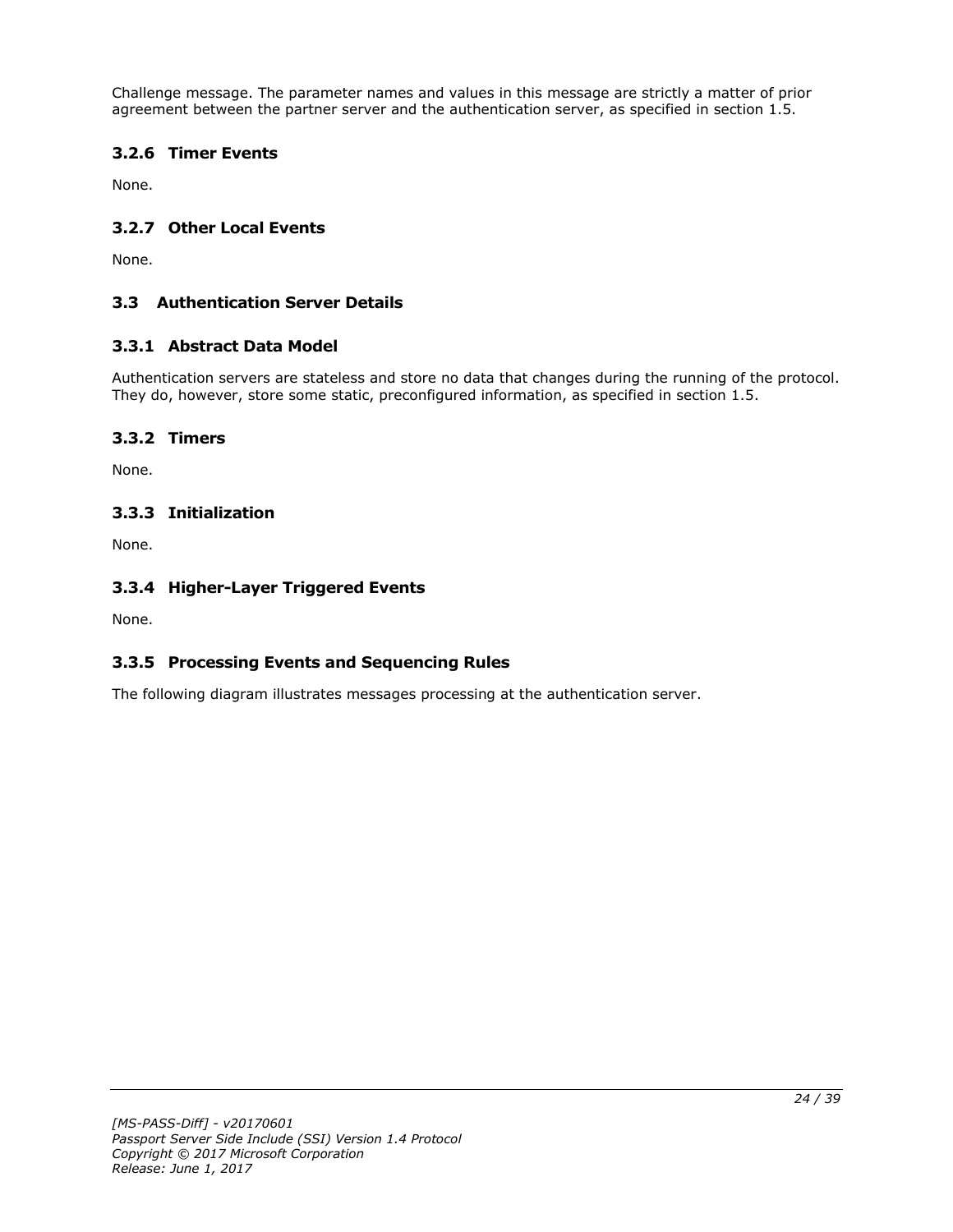

**Figure 4: Message processing at authentication server**

## <span id="page-24-0"></span>**3.3.5.1 Processing Sign-in Request Messages**

The authentication server MUST determine, based on the sign-in parameter in the message, if it is the correct authentication server to handle this Sign-in Request message based on its configuration (as specified in section 1.5). If the authentication server is not the correct one to handle the Sign-in Request message for the user's domain, it MUST respond with an Authentication Server Redirect message attached to an HTTP 302 error response to the request that carried the Sign-in Request message. The HTTP response MUST include a Location header whose value is the URL of the correct authentication server.

If the authentication server is the correct one to handle the received Sign-in Request message, and the parameters relayed from the partner server are valid, according to the predetermined criteria (as specified in section 1.5), but the authentication server's validation of the given credentials (as specified in section 1.5) determines them to be invalid, the authentication server MUST respond with an Authentication Server Challenge message with da-status="failed". The authentication server MAY use the *elapsed-time* parameter to enforce a validity period for cached credentials.

If the authentication server is the correct one to handle the received Sign-in Request message, but the parameters relayed from the partner server are invalid, according to the predetermined criteria (as specified in section 1.5), the authentication server MUST respond with an Authentication Server Challenge message with da-status="failed-noretry".

In the two preceding cases, the values of *srealm*, *cburl*, and *cbtxt* MUST be taken from the authentication server's preconfigured realm name, co-branding URL, and co-branding text, respectively (as specified in section 1.5).

If the authentication server is the correct one to handle the received Sign-in Request message, the credentials are valid, and the parameters relayed from the partner server are valid, according to the predetermined criteria (as specified in section 1.5), the authentication server MUST respond with a Token Response message. The value of *from-PP* MUST be a valid token for the user, according to the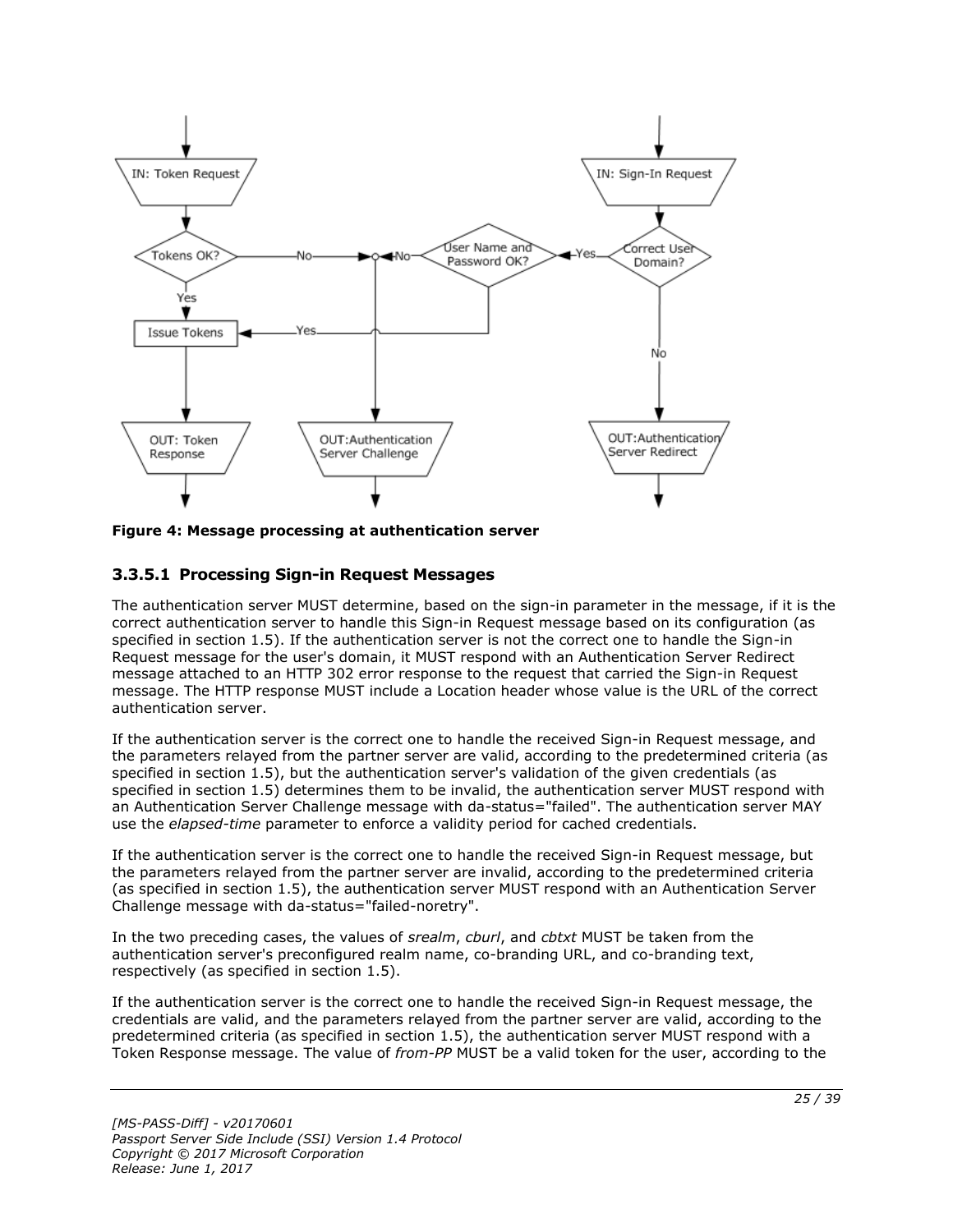criteria previously agreed to between the authentication server and partner server (as specified in section 1.5). Likewise, the value of *ru* MUST be the URL to which the client MUST send its HTTP request to access the partner server on successful authentication, as previously agreed between the authentication server and partner server (as specified in section 1.5).

As part of the HTTP response that includes the Token Response message, the authentication server MUST set the values of one or more HTTP cookies on the client (as specified in [RFC2109]), which, taken together, form a valid authentication token for the client. One or more corresponding *tname* parameter values MAY be included in the Token Response message. If included, they MUST contain the names of the HTTP cookies set on the client.<11>

An Authentication Server-Instructed Update message containing the current configuration version, as configured on the authentication server (as specified in section 1.5), MAY be sent to the client along with the Token Response message.<12>

## <span id="page-25-0"></span>**3.3.5.2 Processing Token Request Messages**

If the parameters relayed from the partner server are valid, according to the predetermined criteria (as specified in section 1.5), and the Token Request message is accompanied by an HTTP cookie or cookies that together contain a valid authentication token, then the authentication server MUST respond with a Token Response message as follows:

- The value of *from-PP* MUST be set to a valid partner token for the user, according to the criteria previously agreed to between the authentication server and partner server (as specified in section 1.5). Likewise, the value of *ru* MUST be the URL to which the client MUST send its HTTP request to access the partner server on successful authentication, as previously agreed to between the authentication server and partner server (as specified in section 1.5).
- As part of the HTTP response that contains the Token Response message, the authentication server MAY set the values of one or more HTTP cookies on the client (as specified in [RFC2109]), which, taken together, form a valid authentication token for the client. One or more corresponding *tname* parameter values MAY be included in the Token Response message. If included, they MUST contain the names of the HTTP cookies set on the client.<13>
- An Authentication Server-Instructed Update message containing the current configuration version, as configured on the authentication server (as specified in section 1.5) MAY be sent to the client along with the Token Response message.<14>

If the parameters relayed from the partner server are valid, according to the predetermined criteria (as specified in section 1.5), but this message is not accompanied by an HTTP cookie or cookies containing an authentication token, or the authentication token contained in the cookie is not valid, the authentication server MUST respond with an Authentication Server Challenge message with dastatus="failed".

If this message is not accompanied by an HTTP cookie or cookies, which together contain a valid authentication token, and the parameters relayed from the partner server are invalid, according to the predetermined criteria (as specified in section 1.5), the authentication server MUST respond with an Authentication Server Challenge message with da-status="failed-noretry".

In the two preceding cases, the values of *srealm*, *cburl*, and *cbtxt* MUST be set to the preconfigured values for the authentication server's realm name, co-branding URL, and co-branding text, respectively (as specified in section 1.5). The value of *ts* is for the private use of the authentication server and can be any value.

If the Token Request message is accompanied by an HTTP cookie or cookies, which together contain a valid authentication token, but the parameters relayed from the partner server are invalid, according to the predetermined criteria (as specified in section 1.5), the authentication server MUST respond with an Authentication Server Challenge message containing the da-status="failed-noretry" parameter.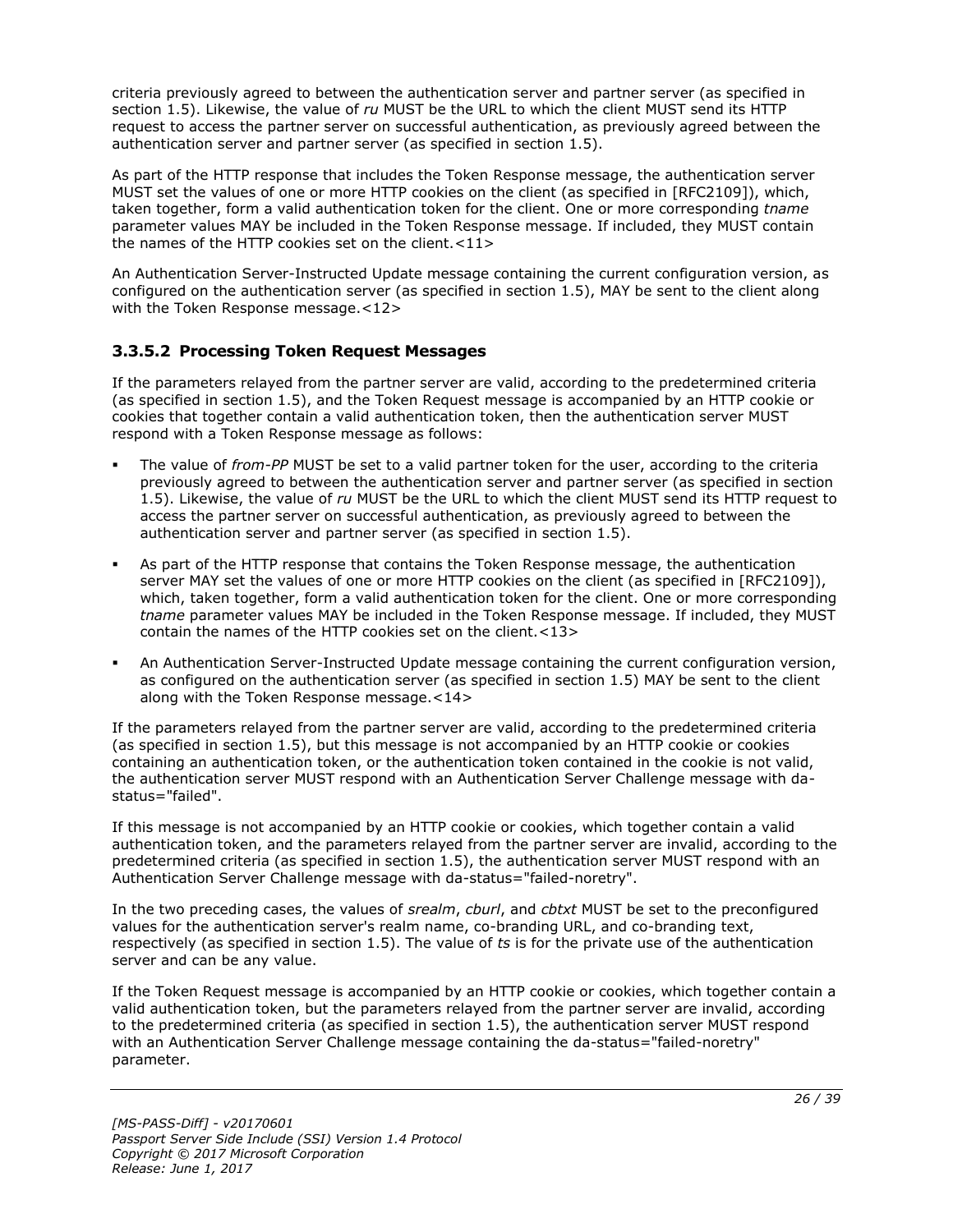If the value of either the *OrgVerb* parameter or the *OrgUrl* parameter is invalid, the processing of the Token Request message is implementation-specific.

## <span id="page-26-0"></span>**3.3.6 Timer Events**

None.

### <span id="page-26-1"></span>**3.3.7 Other Local Events**

None.

### <span id="page-26-2"></span>**3.4 Configuration Server Details**

### <span id="page-26-3"></span>**3.4.1 Abstract Data Model**

Configuration servers are stateless and store no data that changes during the running of the protocol. They do, however, store some static, preconfigured information, as specified in section 1.5.

### <span id="page-26-4"></span>**3.4.2 Timers**

None.

### <span id="page-26-5"></span>**3.4.3 Initialization**

None.

### <span id="page-26-6"></span>**3.4.4 Higher-Layer Triggered Events**

### <span id="page-26-7"></span>**3.4.4.1 Processing HTTP GET**

On receiving an HTTP GET from a client, the configuration server MUST send a response containing an Update Configuration message. The parameters of the message MUST be set to the configuration server's preprovisioned configuration data, as specified in section 1.5.

### <span id="page-26-8"></span>**3.4.5 Processing Events and Sequencing Rules**

None.

#### <span id="page-26-9"></span>**3.4.6 Timer Events**

None.

### <span id="page-26-10"></span>**3.4.7 Other Local Events**

None.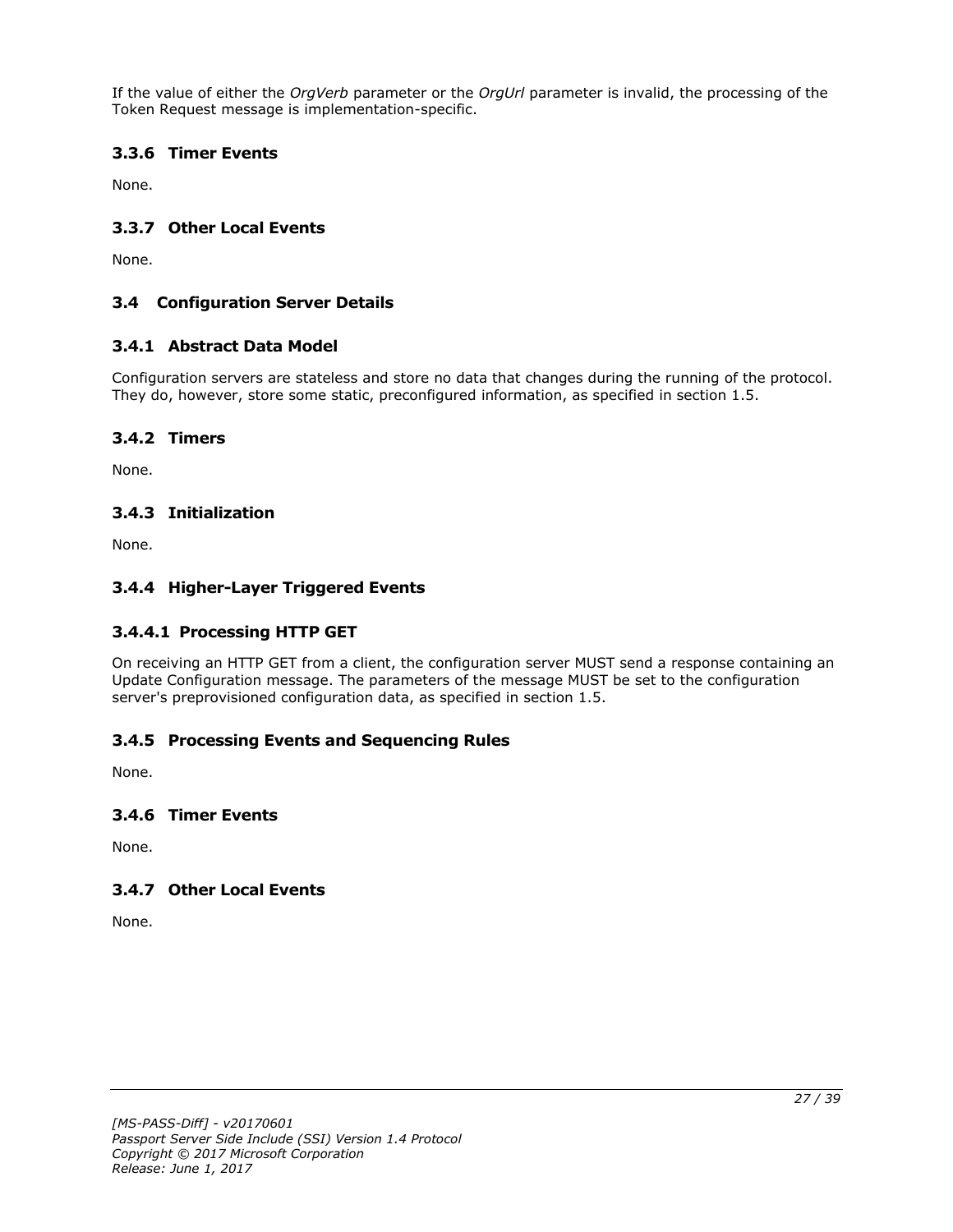## <span id="page-27-0"></span>**4 Protocol Examples**

This example illustrates how a user obtains access to a restricted resource using the Passport SSI Version 1.4 Protocol.



#### **Figure 5: How a user obtains access to a restricted resource**

1. The user attempts to navigate to a site that requires authentication. The browser issues the following request:

GET http://www.msn.com/passport/passport\_default.asp HTTP/1.1

2. The partner resource requires authentication and responds with the following Partner Server Challenge message: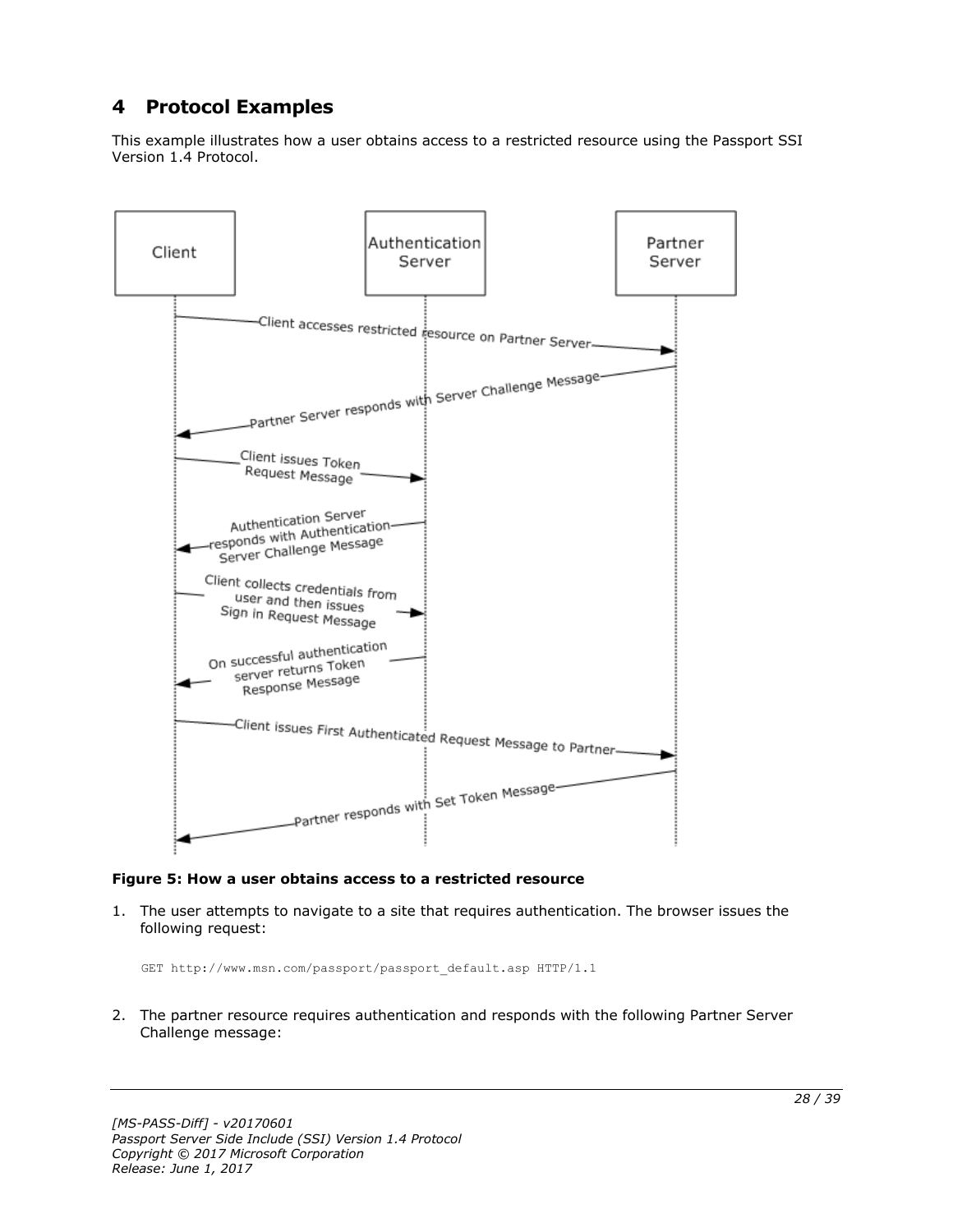```
HTTP/1.1 302 Redirect
Location : http://login.passport.com/login.srf?param1&param2
WWW-Authenticate : Passport1.4
param1,param2
```
3. The Passport SSI Version 1.4 Protocol client recognizes this response as a Partner Server Challenge message and proceeds with the client/server exchange, first issuing a Token Request message with an empty token:

```
GET /login2.srf HTTP/1.1
Host : login.passport.com
Authorization: Passport1.4
tname=,OrgVerb=GET,OrgUrl=http://www.msn.com/passport/passport_default.asp,
param1,param2
```
4. The client has no authentication token. Therefore, the authentication server responds with an Authentication Server Challenge message:

```
HTTP/1.1 401 Unauthorized
WWW-Authenticate : Passport1.4
    da-status=failed,srealm=Passport.NET, ts=0, param3
```
5. The client recognizes that it has to collect credentials from the user. It acknowledges this to the client application, which calls the appropriate dialog box. The user enters the sign-in name, "someone@example.com", and password, "goalkeeper", and then clicks OK.

The client sends these credentials in a Sign-in Request message over Secure Sockets Layer (SSL):

```
GET /login2.srf HTTP/1.1
Host : login.passport.com
Authorization: Passport1.4
sign-in=rusty%40hotmail.com,
pwd=goalkeeper,OrgVerb=GET,
OrgUrl=http://www.msn.com/passport/passport_default.asp,param1,param2
```
6. The authentication server responds over SSL with the Token Response message:

```
HTTP/1.1 200 OK
Authentication-Info : Passport1.4
    da-status=success,tname=PPAuth,from-PP=1puV5BFuLD,
    ru=http://www.msn.com/passport/passport_default.asp
      Set-Cookie : PPAuth = "da-auth blob in passport.com" ;
```
7. The client recognizes the token contained in the *from-PP* parameter and stores it to be sent to the partner server. The client uses this to retry the request at the return URL in a First Authenticated Request message:

```
GET /passport/passport default.asp HTTP/1.1
Host: www.msn.com
Authorization: Passport1.4
   from-PP=1puV5BFuLD
```
8. The server running at this URL recognizes the header in the request. Because this is the first authenticated request, it responds with a Set Token message: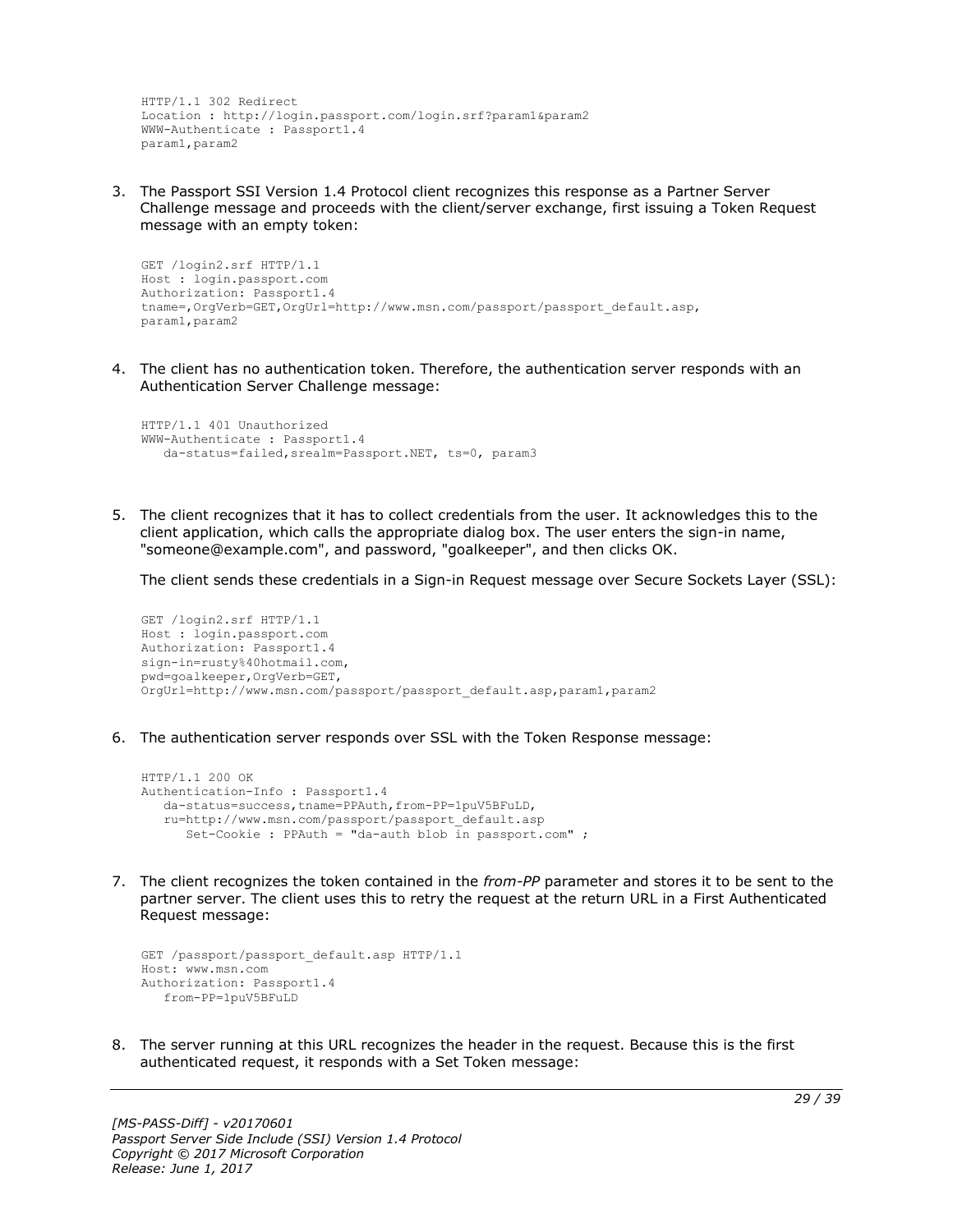```
HTTP/1.1 200 OK
Authentication-Info : Passport1.4
  tname=MSPAuth,tname=MSPProf
Set-Cookie : MSPAuth = "auth blob in msn.com" ;
Set-Cookie : MSPProf = "prof blob in msn.com" ;
```
The client recognizes and stores the token. The user is now authenticated to the site.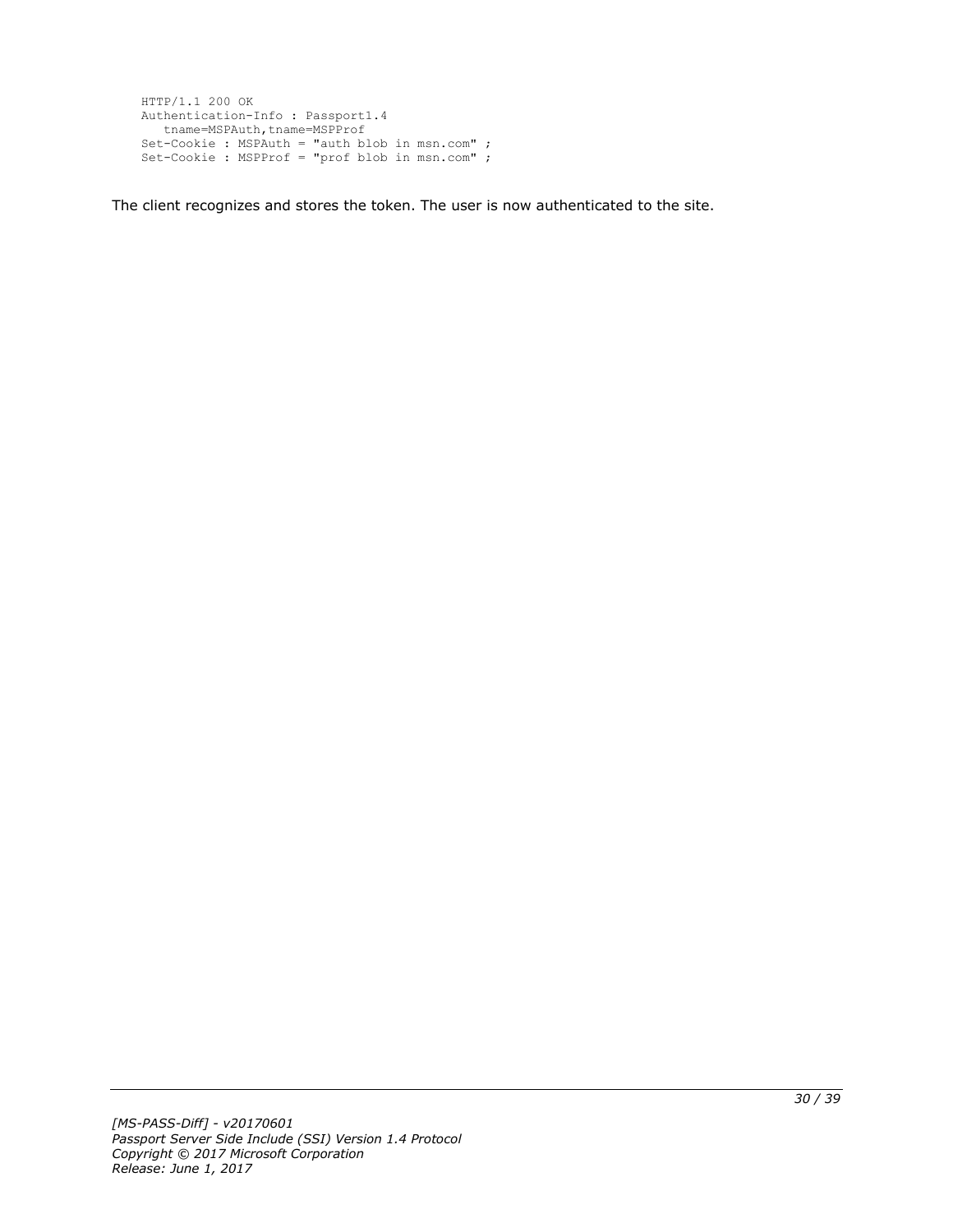## <span id="page-30-0"></span>**5 Security**

The following sections specify security considerations for implementers of the Passport SSI Version 1.4 Protocol.

## <span id="page-30-1"></span>**5.1 Security Considerations for Implementers**

Communications to the authentication server and configuration server should use HTTP over TLS, as specified in [RFC2818].

## <span id="page-30-2"></span>**5.2 Index of Security Parameters**

None.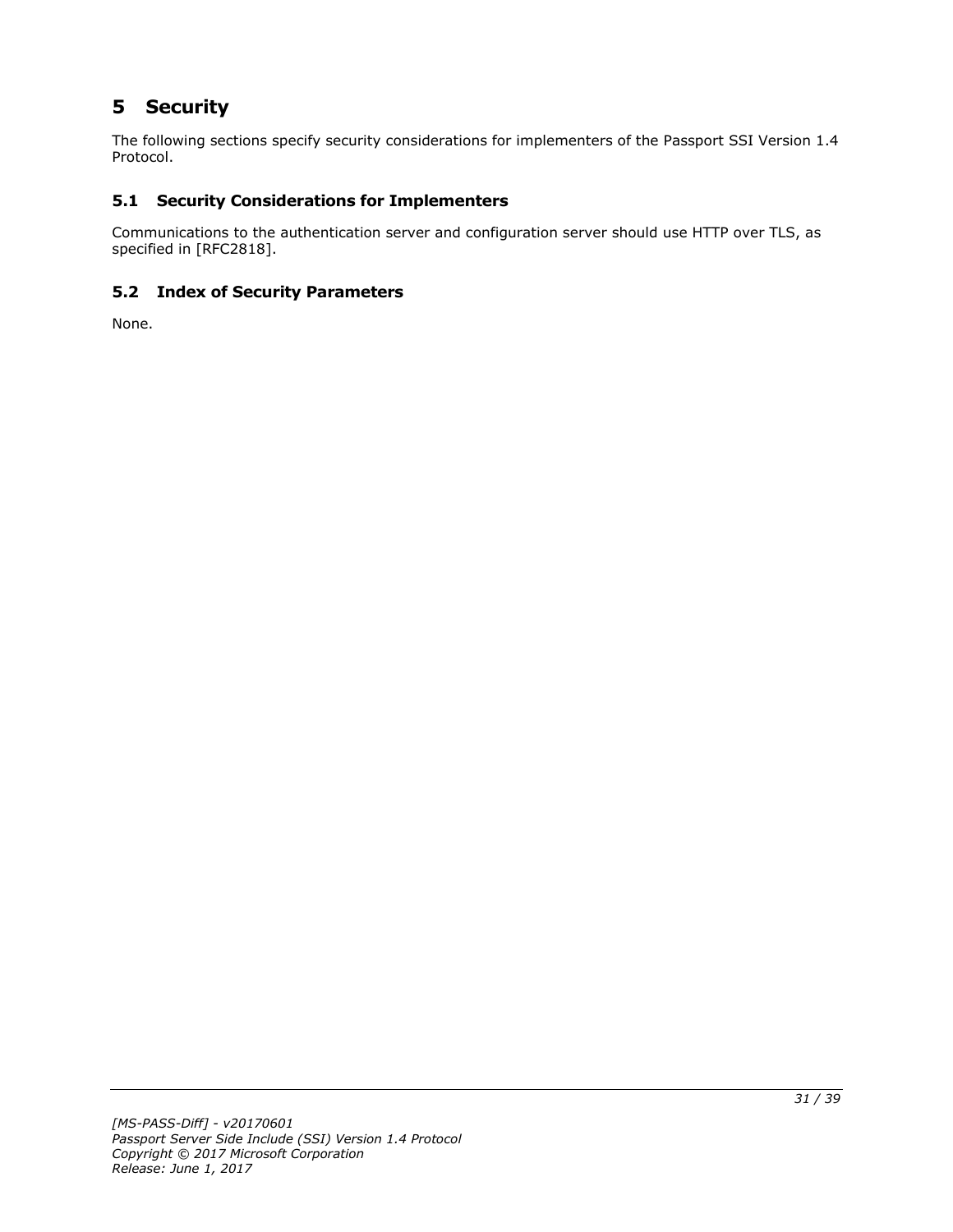## <span id="page-31-0"></span>**6 Appendix A: Product Behavior**

The information in this specification is applicable to the following Microsoft products or supplemental software. References to product versions include released service packs.

- Windows Server 2003 operating system
- Windows XP operating system
- Windows Vista operating system
- Windows Server 2008 operating system
- Windows 7 operating system
- Windows Server 2008 R2 operating system
- Windows 8 operating system
- Windows Server 2012 operating system
- Windows 8.1 operating system
- Windows Server 2012 R2 operating system
- Windows 10 operating system
- Windows Server 2016 operating system

Exceptions, if any, are noted below. If a service pack or Quick Fix Engineering (QFE) number appears with the product version, behavior changed in that service pack or QFE. The new behavior also applies to subsequent service packs of the product unless otherwise specified. If a product edition appears with the product version, behavior is different in that product edition.

Unless otherwise specified, any statement of optional behavior in this specification that is prescribed using the terms "SHOULD" or "SHOULD NOT" implies product behavior in accordance with the SHOULD or SHOULD NOT prescription. Unless otherwise specified, the term "MAY" implies that the product does not follow the prescription.

 $\langle 1 \rangle$  Section 1.5: The configuration server URL is stored in registry key HKEY\_LOCAL\_MACHINE\SOFTWARE\Microsoft\Windows\CurrentVersion\Internet Settings\Passport and, by default, contains the value "http://nexus.passport.com/rdr/pprdr.asp".

<2> Section 2.2.1: The Windows-based client sends this value to the partner server via an HTTP redirect after it receives it from the AS.

<3> Section 2.2.3: Windows Passport authentication server implementations include an Authentication Server-Instructed Update message with every Token Response message.

<4> Section 2.2.8: The Windows-based client processes the Partner Server Challenge message only when returned with a 302 HTTP status code.

<5> Section 2.2.9: The Windows-based client processes the tokens, which are set as cookies, as part of the message. The Windows-based client does process the Authentication-Info header in the message. The Windows-based client also does normal processing of any HTTP status codes per the HTTP standard.

<6> Section 3.1.1: The Windows-based client does store this state.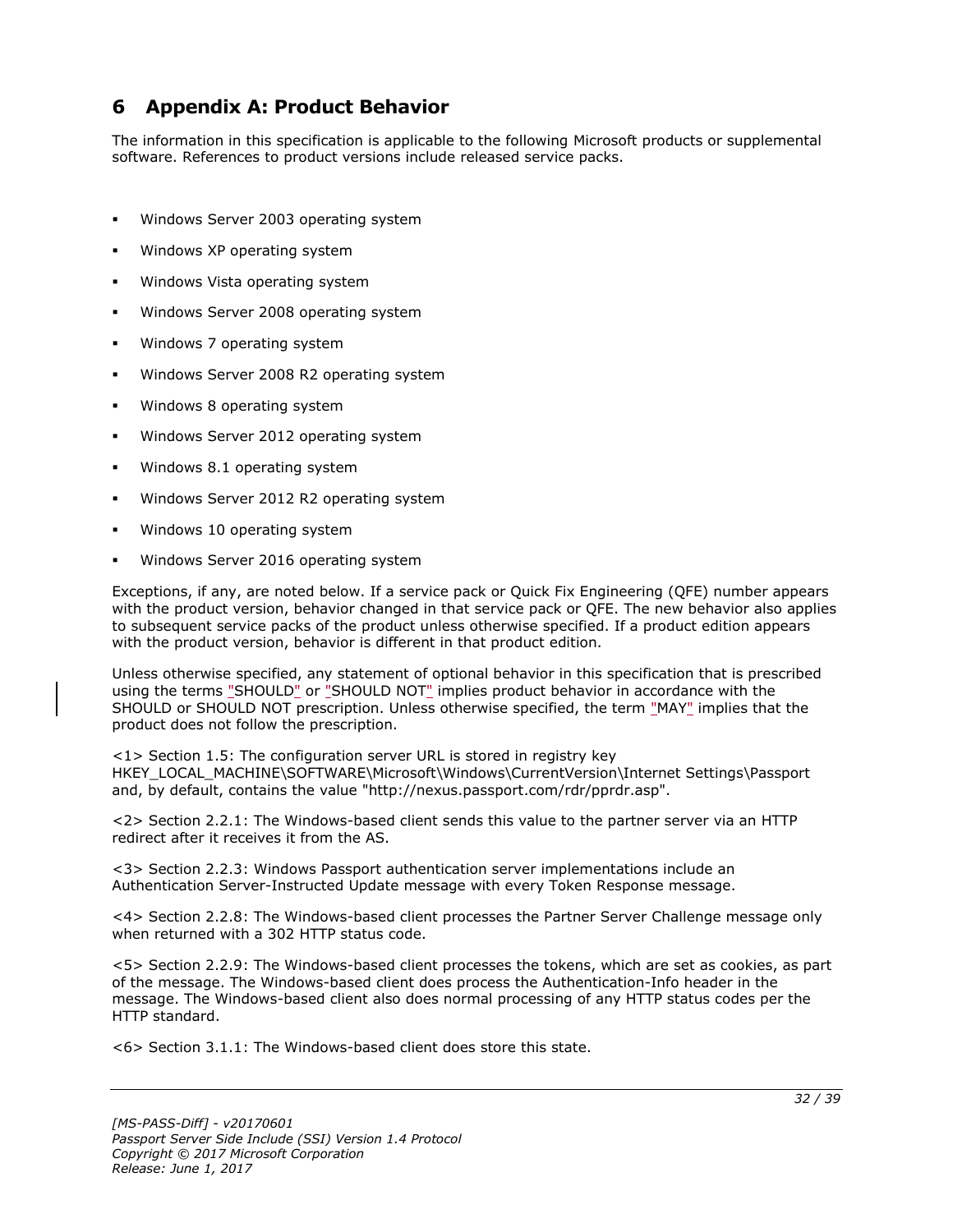<7> Section 3.1.5.1: A Windows client compares the condition to the list of installed security support providers (SSPs) on the box.

<8> Section 3.1.5.2: The client always takes the values of sign-in and **Pwd** from its **Cached User Credentials** if credentials are stored there and if the *prompt* predicate parameter is absent from the Authentication Server Challenge message.

<9> Section 3.1.5.7: All *tname* parameter values sent to the client are ignored.

<10> Section 3.1.5.8: All *tname* parameter values sent to the client are ignored.

<11> Section 3.3.5.1: The Microsoft Passport authentication server implementation does not include any *tname* parameter values in its Token Response messages.

<12> Section 3.3.5.1: The Microsoft Passport authentication server includes an Authentication Server-Instructed Update message with every Token Response message.

<13> Section 3.3.5.2: The Microsoft Passport authentication server implementation does not include any *tname* parameter values in its Token Response messages.

The Microsoft Passport authentication server sets cookies only if cookies are not already set, or if cookies are set and the authentication server performed additional verification on the data contained in the cookies. Verification consists of verifying user account status and is Passport authentication server-specific.

<14> Section 3.3.5.2: The Microsoft Passport authentication server includes an Authentication Server-Instructed Update message with every Token Response message.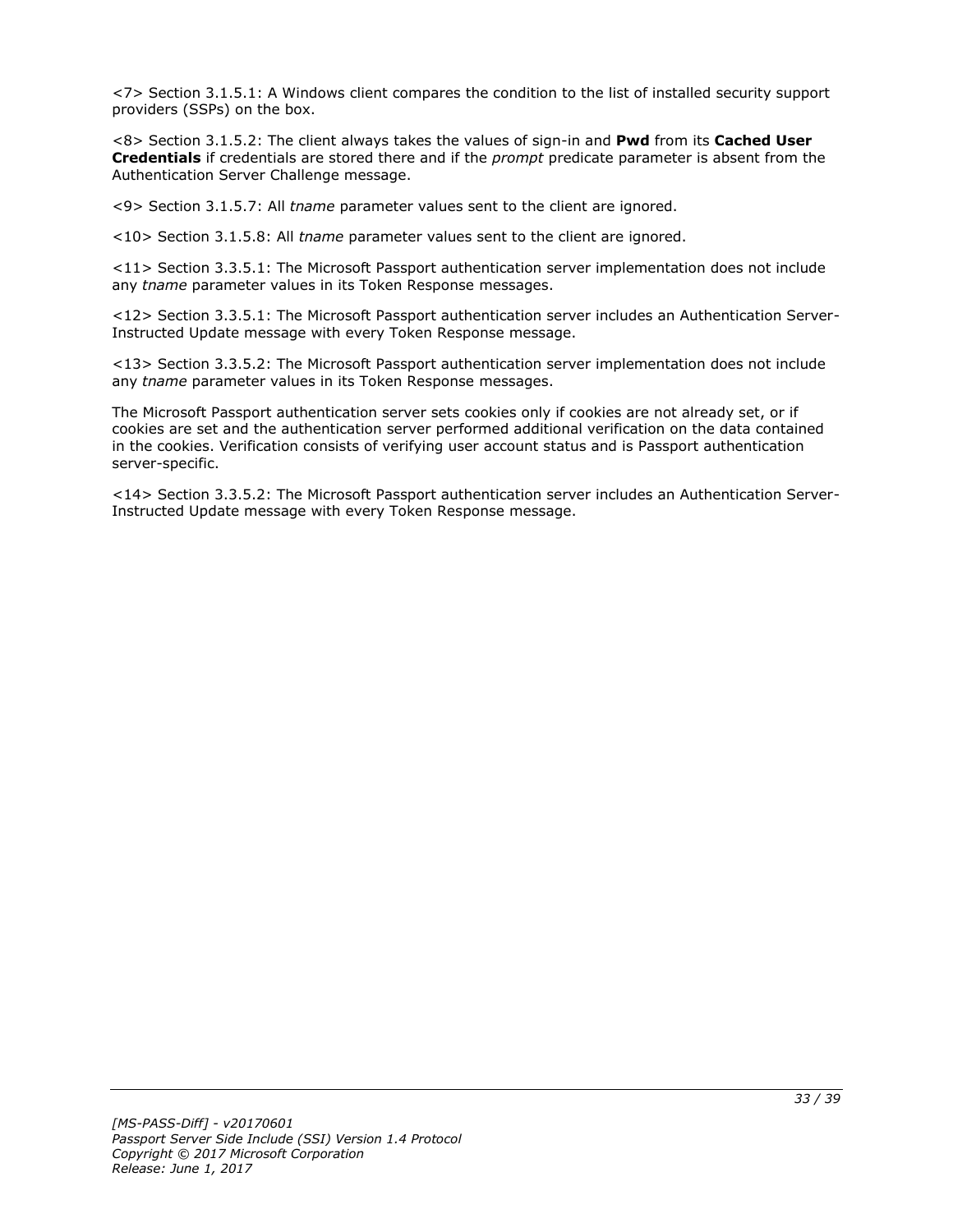## <span id="page-33-0"></span>**7 Change Tracking**

No table of changes is available. The document is either new or has had no changes since its last release.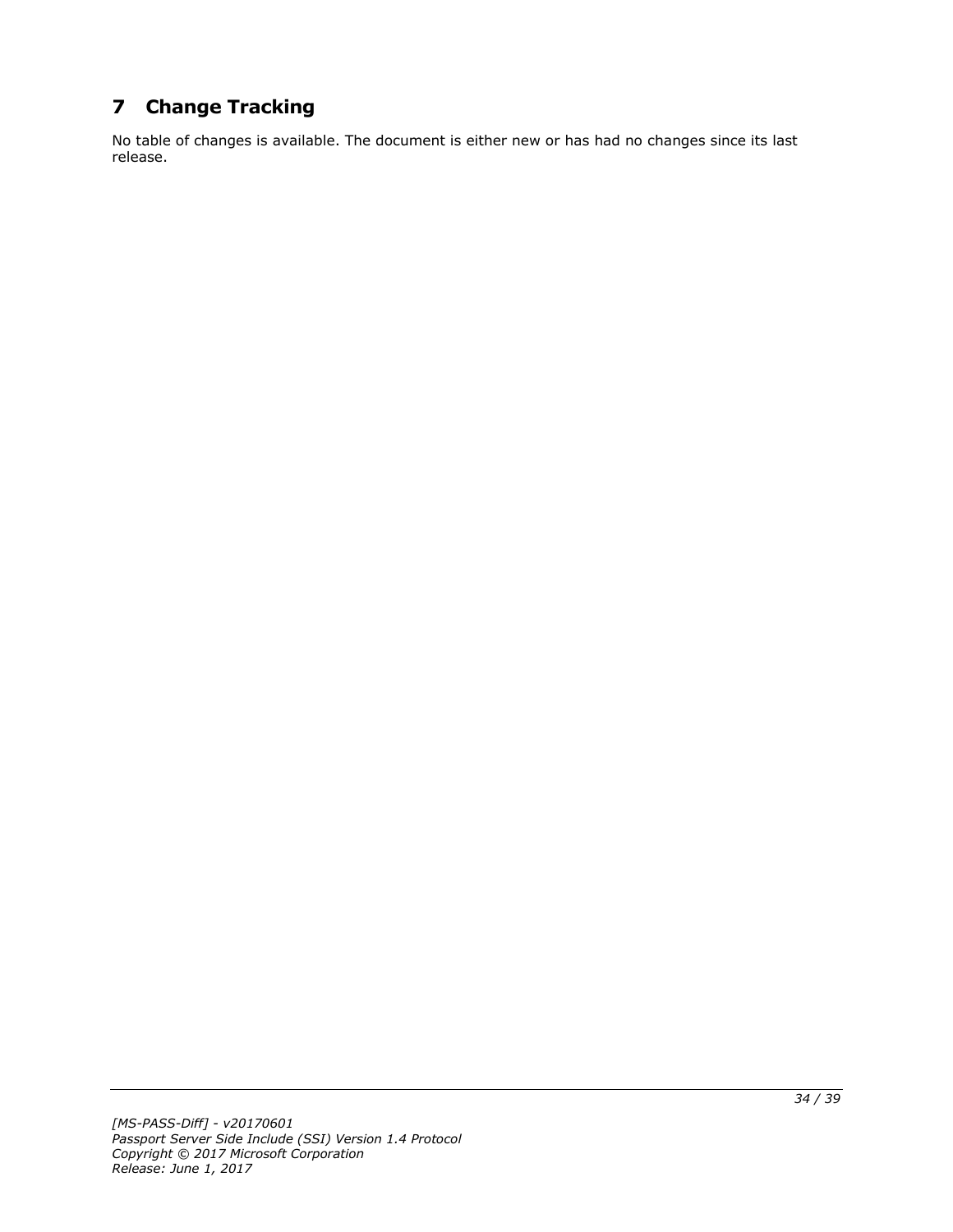#### <span id="page-34-0"></span>**Index** 8

#### A

**8 Index**<br> **A**<br>
Abstract data model<br>
authentication serve<br>
client 17<br>
configuration server 22<br>
server (section 3.2.1<br>
Access attempt - restr<br>
Authentication server abstract data model<br>
higher-layer triggere<br>
initializati Abstract data model authentication server 24 client 17 configuration server 27 partner server 22 server (section 3.2.1 22, section 3.3.1 24, section 3.4.1 27 ) Access attempt - restricted resource 23 Applicability 9 Authentication server abstract data model 24 higher -layer triggered events 24 initialization 24 local events 27 message processing 24 sequencing rules 24 Sign -in Request message 25 timer events 27 timers 24 Token Request message 26 Authentication Server Challenge message client 21 overview 12 Authentication Server Challenge Message message 12 Authentication Server Logout message client 21 overview 13 Authentication Server Logout Message message 13 Authentication Server Redirect message client 21 overview 13 Authentication Server Redirect Message message 13 Authentication Server -Instructed Update message client 21 overview 12 Authentication Server -Instructed Update Message message 12

### **C**

Capability negotiation 9 Change tracking 34 Client abstract data model 17 higher -layer triggered events 18 initialization 17 local events 22 message processing 18 other local events 22 sequencing rules 18 timer events 22 timers 17 Common Definitions message 11 Configuration server abstract data model 27 higher -layer triggered events 27 HTTP GET 27 initialization 27 local events 27 message processing 27 sequencing rules 27 timer events 27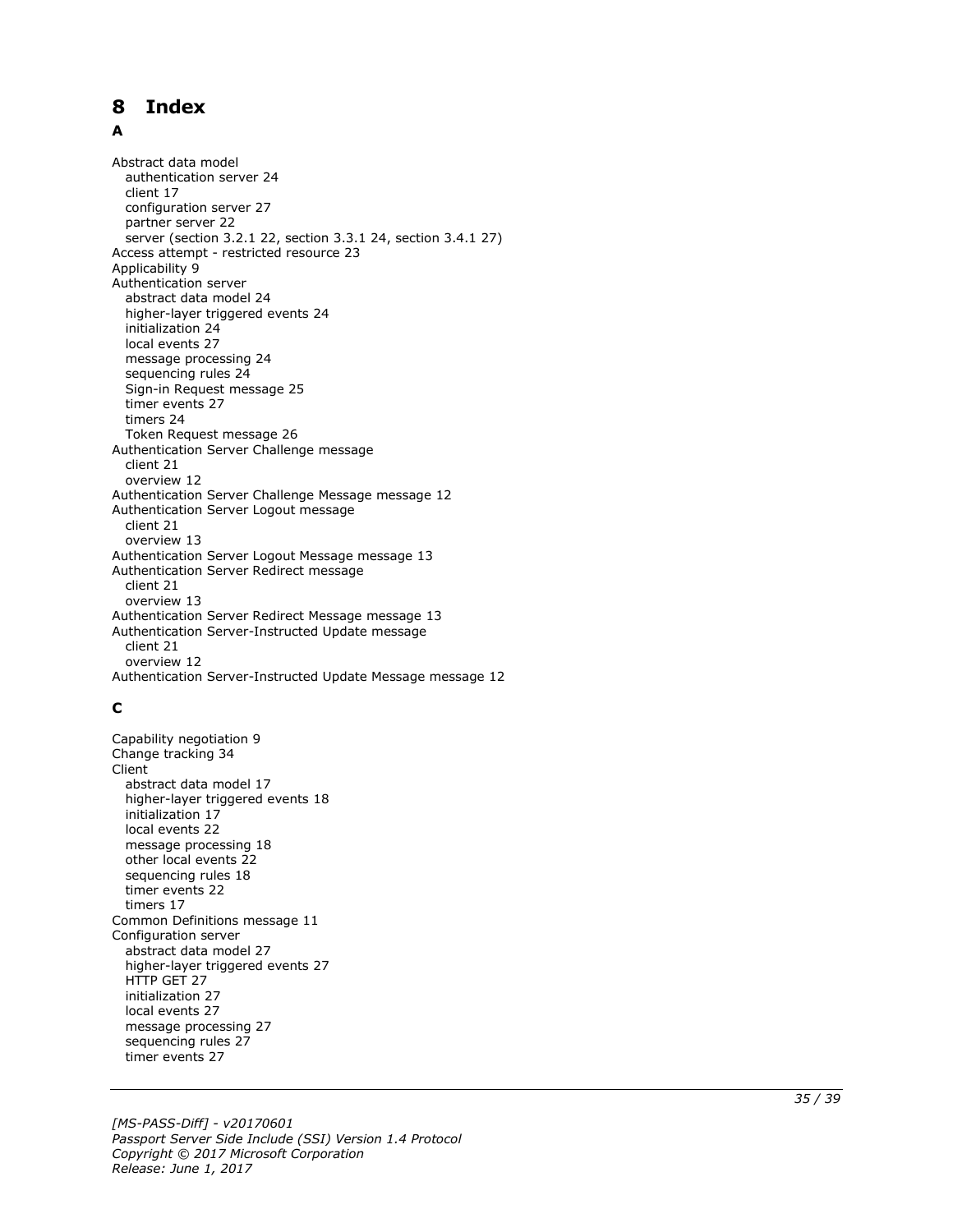timers 27

#### **D**

```
Data model - abstract
   authentication server 24
   client 17
   configuration server 27
  partner server 22
   server (section 3.2.1 22, section 3.3.1 24, section 3.4.1 27)
Definitions 11
```
#### **E**

Examples 28

#### **F**

Fields - vendor-extensible 10 First Authenticated Request message overview 13 partner server 23 First Authenticated Request Message message 13

### **G**

Glossary 6

#### **H**

Higher-layer triggered events authentication server 24 client 18 configuration server 27 partner server 22 server (section 3.2.4 22, section 3.3.4 24) HTTP GET 27

## **I**

```
Implementer - security considerations 31
Implementers - security considerations 31
Index of security parameters 31
Informative references 8
Initialization
   authentication server 24
   client 17
   configuration server 27
   partner server 22
   server (section 3.2.3 22, section 3.3.3 24, section 3.4.3 27)
Introduction 6
```
### **L**

Local events authentication server 27 client 22 configuration server 27

### **M**

Message processing authentication server 24 client 18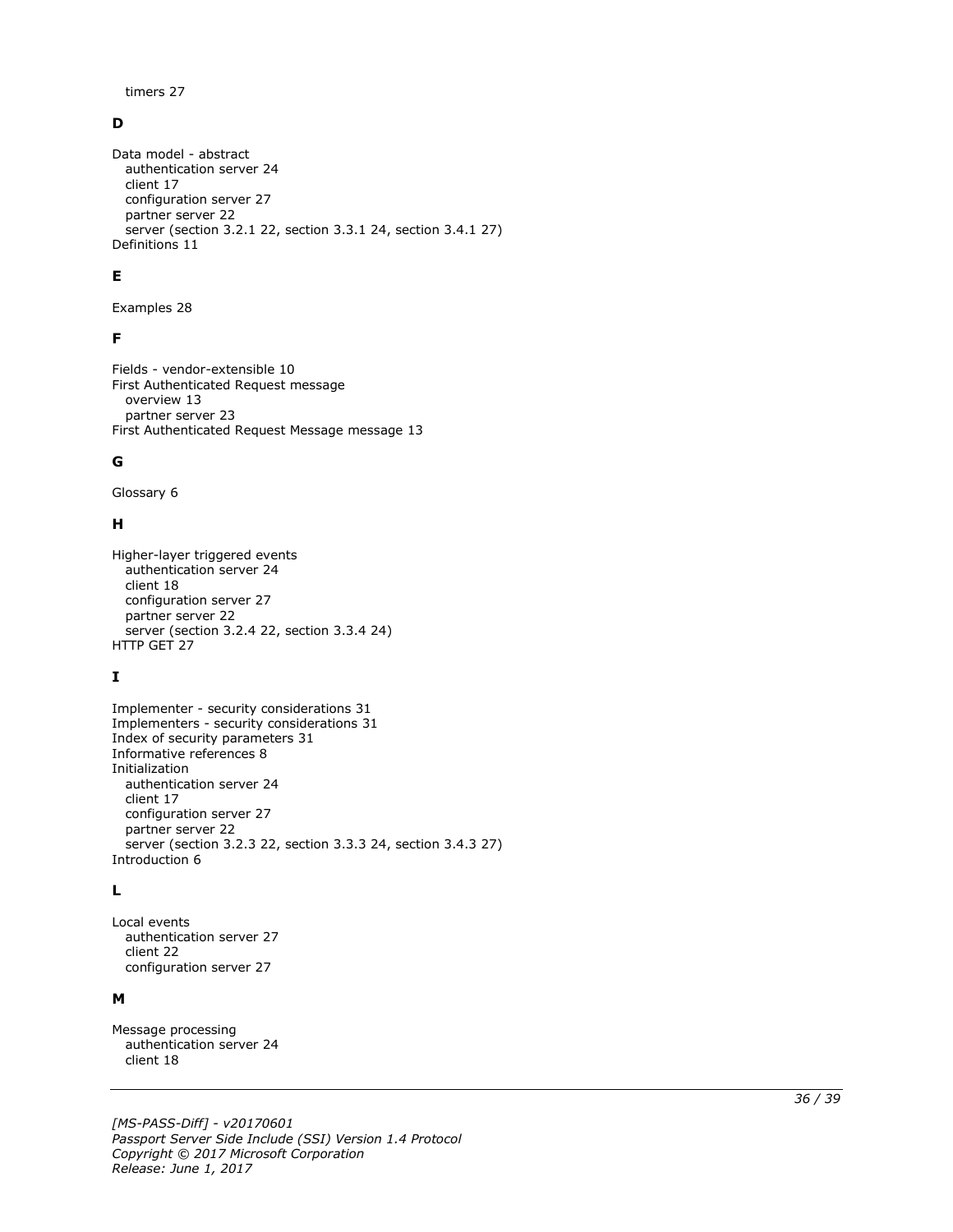configuration server 27 partner server 22 Messages Authentication Server Challenge Message 12 Authentication Server Logout Message 13 Authentication Server Redirect Message 13 Authentication Server -Instructed Update Message 12 Common Definitions 11 First Authenticated Request Message 13 overview 11 Partner Server Challenge Message 14 Set Token Message 15 Sign -in Request Message 14 syntax 11 Token Request Message 15 Token Response Message 15 transport 11 Update Configuration Message 16

#### **N**

Normative references 7

### **O**

Other local events client 22 server (section 3.2.7 24, section 3.3.7 27, section 3.4.7 27 ) Overview (synopsis) 8

#### **P**

Parameters - security 31 Parameters - security index 31 Partner serve r abstract data model 22 First Authenticated Request message 23 higher -layer triggered events 22 initialization 22 message processing 22 sequencing rules 22 timer events 24 timers 22 Partner Server Challenge message client 20 overview 14 Partner Server Challenge Message message 14 Preconditions 9 Prerequisites 9 Product behavior 32 Protocol Details overview 17

### **R**

References 7 informative 8 normative 7 Relationship to other protocols 9 Restricted resource - access attempt 23

### **S**

Security 31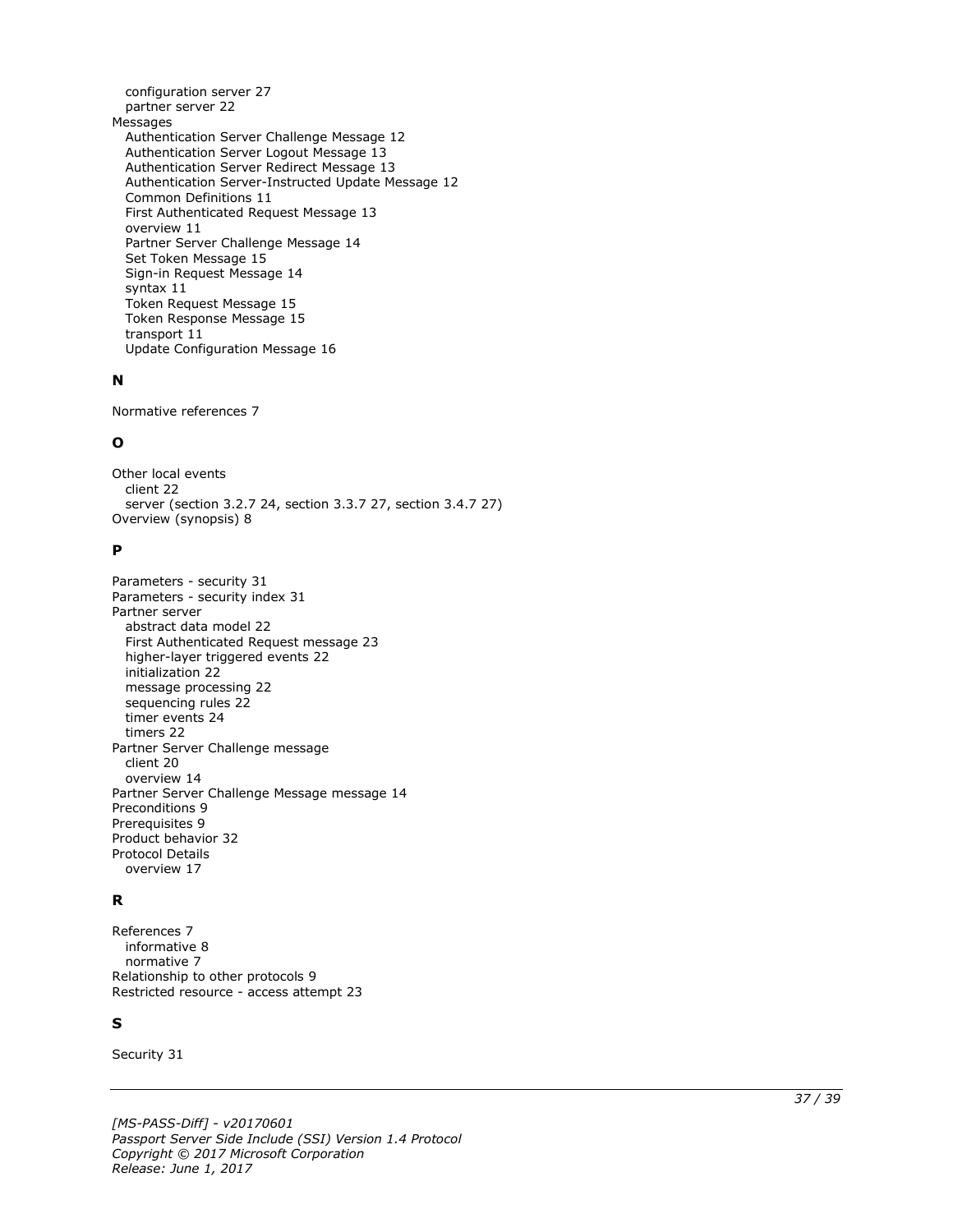implementer considerations 31 parameter index 31 Sequencing rules authentication server 24 client 18 configuration server 27 partner server 22 Server abstract data model (section 3.2.1 22, section 3.3.1 24, section 3.4.1 27) higher-layer triggered events (section 3.2.4 22, section 3.3.4 24) initialization (section 3.2.3 22, section 3.3.3 24, section 3.4.3 27) other local events (section 3.2.7 24, section 3.3.7 27, section 3.4.7 27) timer events (section 3.2.6 24, section 3.3.6 27, section 3.4.6 27) timers (section 3.2.2 22, section 3.3.2 24, section 3.4.2 27) Set Token message client 22 overview 15 Set Token Message message 15 Sign-in Request message authentication server 25 overview 14 Sign-in Request Message message 14 Standards assignments 10 Syntax - message 11

### **T**

Timer events authentication server 27 client 22 configuration server 27 server (section 3.2.6 24, section 3.3.6 27, section 3.4.6 27) Timer events - partner server 24 Timers authentication server 24 client 17 configuration server 27 partner server 22 server (section 3.2.2 22, section 3.3.2 24, section 3.4.2 27) Token Request message authentication server 26 overview 15 Token Request Message message 15 Token Response message client 22 overview 15 Token Response Message message 15 Tracking changes 34 Transport 11 Transport - message 11 Triggered events - higher-layer authentication server 24 client 18 configuration server 27 partner server 22 server (section 3.2.4 22, section 3.3.4 24)

### **U**

Update Configuration message client 21 overview 16 Update Configuration Message message 16

#### **V**